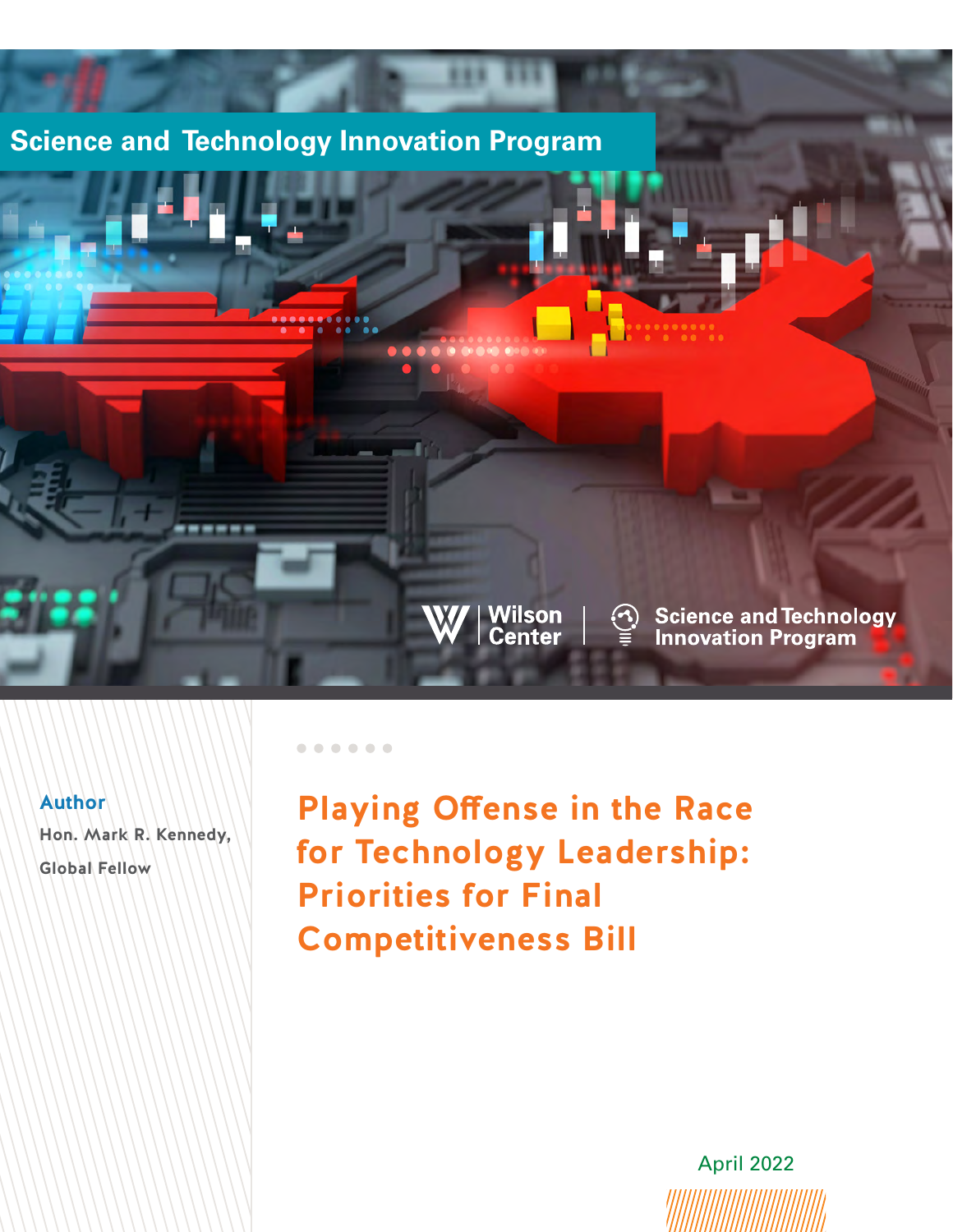# Table of Contents

| <b>Introduction</b>                                                           | $\overline{2}$ |
|-------------------------------------------------------------------------------|----------------|
| <b>Defense Alone is Insufficient</b>                                          | $\overline{2}$ |
| The 4T Playbook: Proven Path to Competitive Advantage                         | 4              |
| Great Britain's 4T Rise to Leadership                                         | 5              |
| The US's 4T Rise to Leadership                                                | 5              |
| China Embracing the 4T Playbook                                               | 6              |
| America Neglecting The 4T Playbook                                            | 7              |
| <b>Five Key 4T Plays to Preserve America's Innovative Edge</b>                | 8              |
| T1 Talent: Prepare the Nation for a Digital World                             | 8              |
| Play #1 - Expanded Support for STEM Education                                 | 9              |
| Play #2 - Continue as Magnet for Globe's Best Talent with Improved Safeguards | 12             |
| T2 Technology: Lead in Tomorrow's Technologies                                | 13             |
| Play #3 - Bolster Federal Research Funding with Priority to 4IR Technologies  | 13             |
| T3 Tilt-Free: Tilt only for Security, not Protectionism                       | 14             |
| Play #4 - Minimize Tilting                                                    | 14             |
| T4 Trade: Ensure Broad Market for America's Innovative Products 1             | 15             |
| Play #5 - Lead in Setting Terms of Trade                                      | 16             |
| <b>Conclusion</b>                                                             | 17             |
| <b>About the Author</b>                                                       | 18             |
| <b>References</b>                                                             | 19             |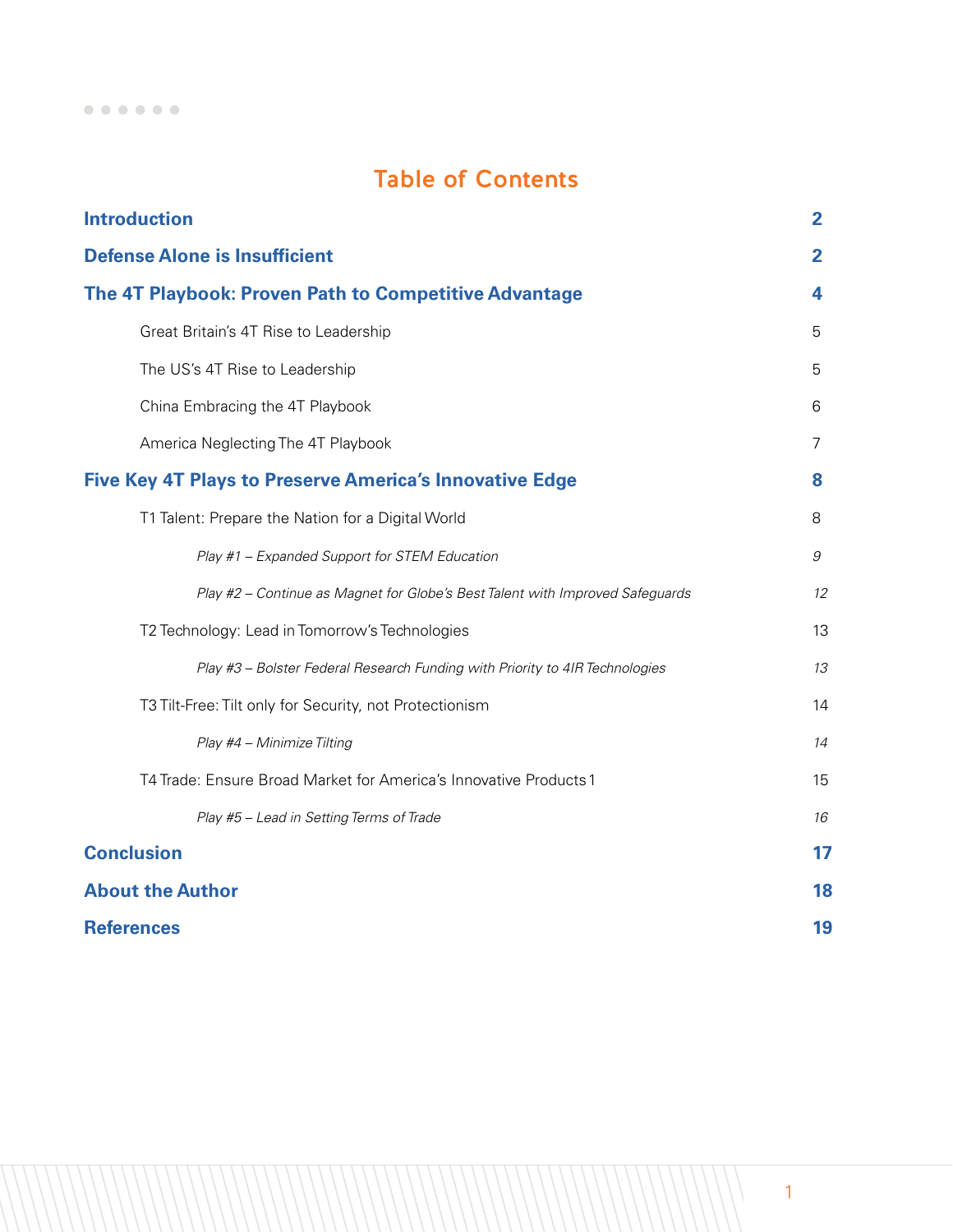# Introduction

<span id="page-2-0"></span>America is finally poised to begin to go on offense in the contest for technology leadership in the future. Both federal chambers have passed a bill purportedly aimed at elevating the competitiveness of the United States. The United States House of Representatives passed the America COMPETES Act on February 4, 2022, that now must be reconciled with the bill's Senate counterpart, the United States Innovation and Competition Act of 2021 that passed on June 8, 2021. There is perhaps no greater priority facing the nation than to preserve its innovative edge upon which its prosperity and security depends. Playing defense is insufficient. The final bill has the potential to put America on offense.

Each bill includes a mixture of provisions not directly relevant to advancing America's competitiveness that are beyond the scope of this paper. They both include provisions vital to bolstering American innovation and sadly other provisions anathema to competitiveness. As the conference committee convenes it should retain those elements that will truly help American innovation stay a step ahead and steer clear of provisions harmful to competitiveness.

This paper seeks to state the case for action within the construct of a historical framework for elevating national innovation. It will identify categories of provisions to retain, perhaps even bolster and some provisions to jettison in the conference report for a competitiveness bill.

**Author's Note:** While America is in a contest for tech leadership with the People's Republic of China (MIT Technology Review, 2020) it is important to note that our efforts to preserve our edge implies no ill will towards the people of China. It will be important to continue to guard against and condemn any discrimination against Asian Americas. Attracting the best talent from around the world, including from China, and making them feel at home will continue to be a key factor in America's success. Yes, we must get better at protecting our discoveries, but this is not accomplished by abandoning a core competitive advantage—America's openness. Please read any references to China as referring to its policies as led by the Chinese government.

# Defense Alone is Insufficient

Benjamin Franklin warned that "If everyone is thinking alike, then no one is thinking." In today's highly divided civic life, Americans seem to disagree on everything other than to get tough with China (Kapur, 2021). Yet the similar approaches to getting tough by the administrations of both President Donald Trump and President Joe Biden do not fully address the difficult actions that must be taken for America to succeed in its intensifying rivalry with China. Both administrations have been relying to date almost exclusively on defensive measures—export controls, trade barriers, restricting access to financial markets. Recently the Biden Administration blacklisted another Chinese company—artificial intelligence giant SenseTime (Feng, 2021) as Didi, China's answer to Uber, delisted from the New York Stock Exchange amid regulatory pressure on Chinese listed companies (Yang, 2021).

America has tried the defensive prescriptions of export controls and financial restrictions against a rising Asian power before. Scholars believe that America's oil embargo and freezing assets of Japan helped lead to Pearl Harbor (History.com, 2022). Protecting American intellectual property is necessary but is no substitute for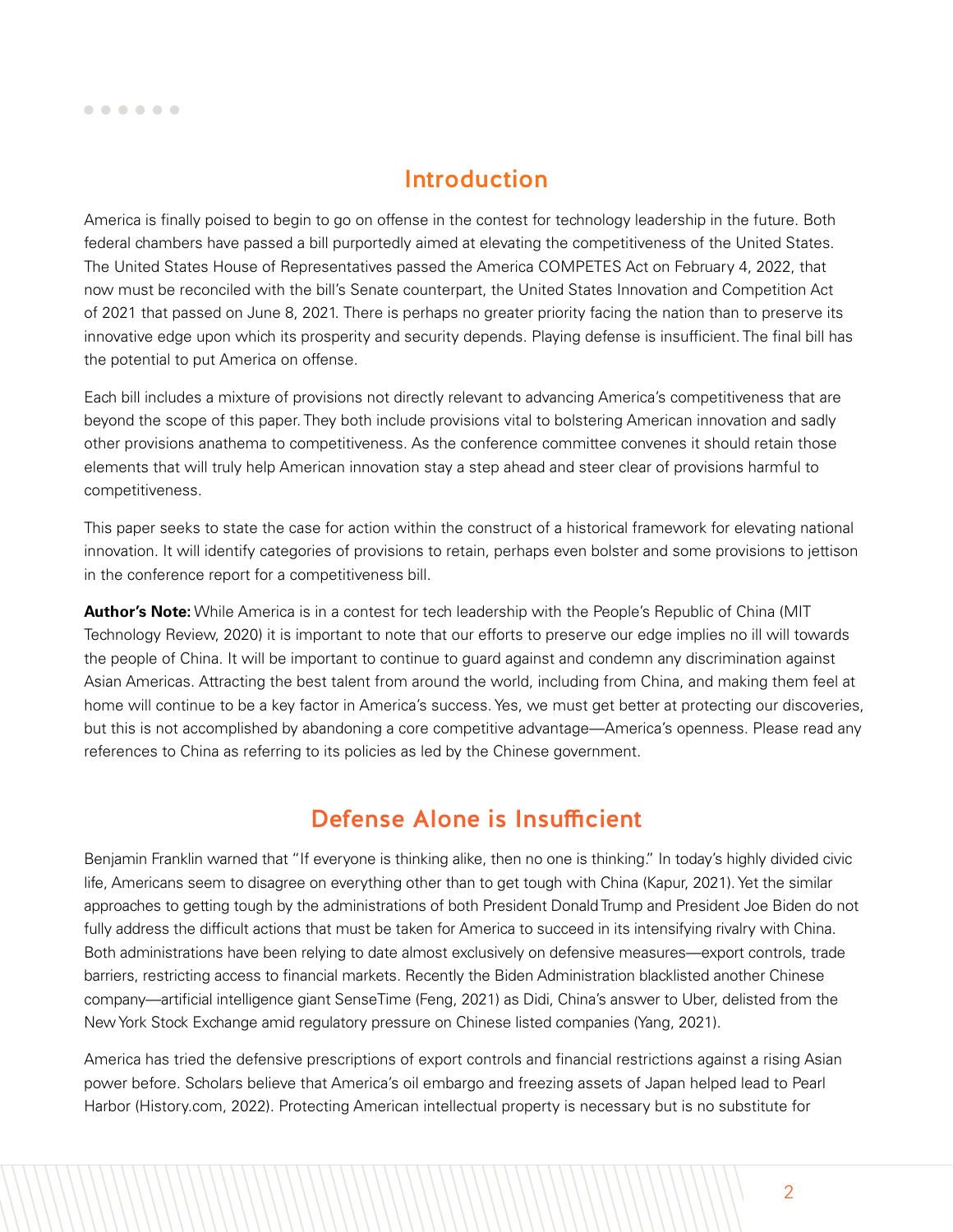innovating faster than others. For the United States to have the strength to deter rather than provoke another Pacific conflict, it must not just play defense, but also go on offense by investing in the talent and research necessary to keep its innovative edge, renewing leadership on trade to ensure markets for its innovative products, and accelerating the military embracing new technologies.

Many Americans believe and our actions to date reflect the belief that the solution is simply to keep China from taking our technology. This implies China does not have the ability to innovate on their own. They do. China's accessing American technology by acquisition, forced transfer or theft advanced them to their current position of sophistication much more quickly than they could have on their own (U.S. Embassy Tblisi, 2022). They are moving beyond catchup mode to in some cases leaping ahead. They have succeeded in moving from copycats to leaders on a global scale in key technologies. Americans must set their conceit aside, acknowledge that America has been overtaken in key technologies and will be in others unless it takes dramatic steps to keep its innovative edge. Underestimating the challenge will only accrue to China's advantage.

Consider the facts. Senior military officials acknowledge that China's advances in hypersonic missiles is worrisome (Hadley, 2021). China has 77% global market share in the production of lithium-ion batteries essential to electric cars (Sumangil, 2021). China leads significantly in digital payments and its lead in digital currency could threaten the global position of the United States Dollar (Rabouin, 2021). Despite significant pressure applied by the United States, China's Huawei continues to lead globally in fifth generation (5G) telecommunications infrastructure installations (Sacks, 2021). China is also making great strides in advancing in artificial intelligence, robotics, quantum information systems, and more.

America's response to date has relied heavily on unilateral sanctions (Adams, 2020), implying a view that either takes for granted that allies will follow America's lead or that allies' technology does not matter. The recent pulling back from trade leadership also reflects a diminished view of the importance of allied relationships. As trade restrictions force a bifurcation of the tech markets and nations are forced to choose between America and China, this cavalier neglect of global relations will prove increasingly detrimental.

As the military seeks to recapture ground lost during an extended period of preoccupation with anti-terrorism to prepare for intensified great power rivalry, Congress continues to prevent them for divesting platforms with little relevance to such contests. A couple of examples—the FY22 National Defense Authorization Act restricts the Air Force's planned reductions of A-10 Warthog (Insinna, 2021) and the full decommissioning of the Navy's aging cruisers (Eckstein, 2022). Such actions do not fully respect the rise in China's military power and the urgency for America to modernize.

Preserving an innovative edge is even more important today. In the past the United States Department of Defense's research regularly spawned technologies that could be applied commercially—touch screens, the Global Positioning System (GPS), and internet technologies central to the smartphone (Manyika, 2019). With the Department of Defense's research funding declining from 36% of global R&D in 1960 to merely 3% in 2019, (Gallo, 2021) it is more often adopting commercial technologies for defense applications. In that most of these technologies that have both commercial and military functionality are readily available to state rivals and non-state foes, security today rests more heavily on the military outpacing others in the adaptation of new technologies (Lewis, 2021).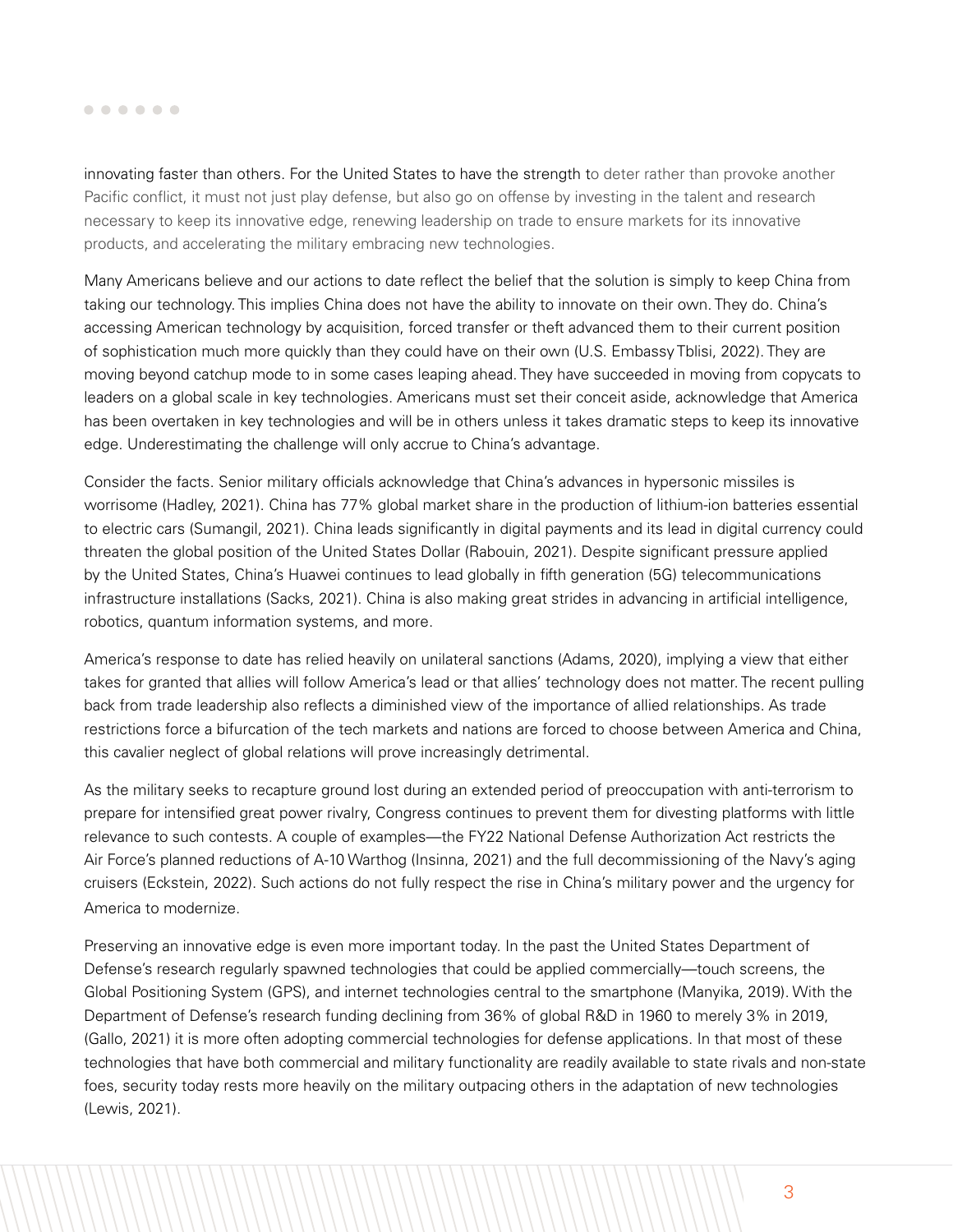<span id="page-4-0"></span>

For America to truly answer China's challenge in the century ahead requires a radical change in mindset. The United States must respect China's innovation capabilities and trajectory, the importance of allies and the rapidly growing capabilities of China.

No one alive today has experienced a world where the leading nation in innovation was not a democracy. This contributes to citizens' inability to imagine the profound risks to their prosperity and security if America lost its innovative edge or to believe America could lose its edge. Many do not fully recognize how fast the pace of innovation is accelerating globally, and how disruptive and transformative it will be to industries, economies, societies, and the lives of individuals. Many do not recognize how China has taken the lead in key technologies. China could take the lead in other technologies before the average citizen even knew that America's innovative edge upon which so much hinges was at risk.

# The 4T Playbook: Proven Path to Competitive Advantage

America assumed its innovation leadership position from the United Kingdom following World War II propelled by significant actions to advance four foundations for innovation—talent, technology, a tilt-free environment, and trade, each reinforcing the other. You cannot advance new technologies without talent. Innovation is more likely to be spawned in an environment where it is unfettered by highly prescriptive political tilting. Nations with the largest global markets for their innovations can afford to keep innovating and stay ahead.

The United Kingdom had earlier achieved it innovative leadership fueled by the same four T's—talent, technology, tilt-free and trade. China is now following this same proven 4T Playbook to challenge American leadership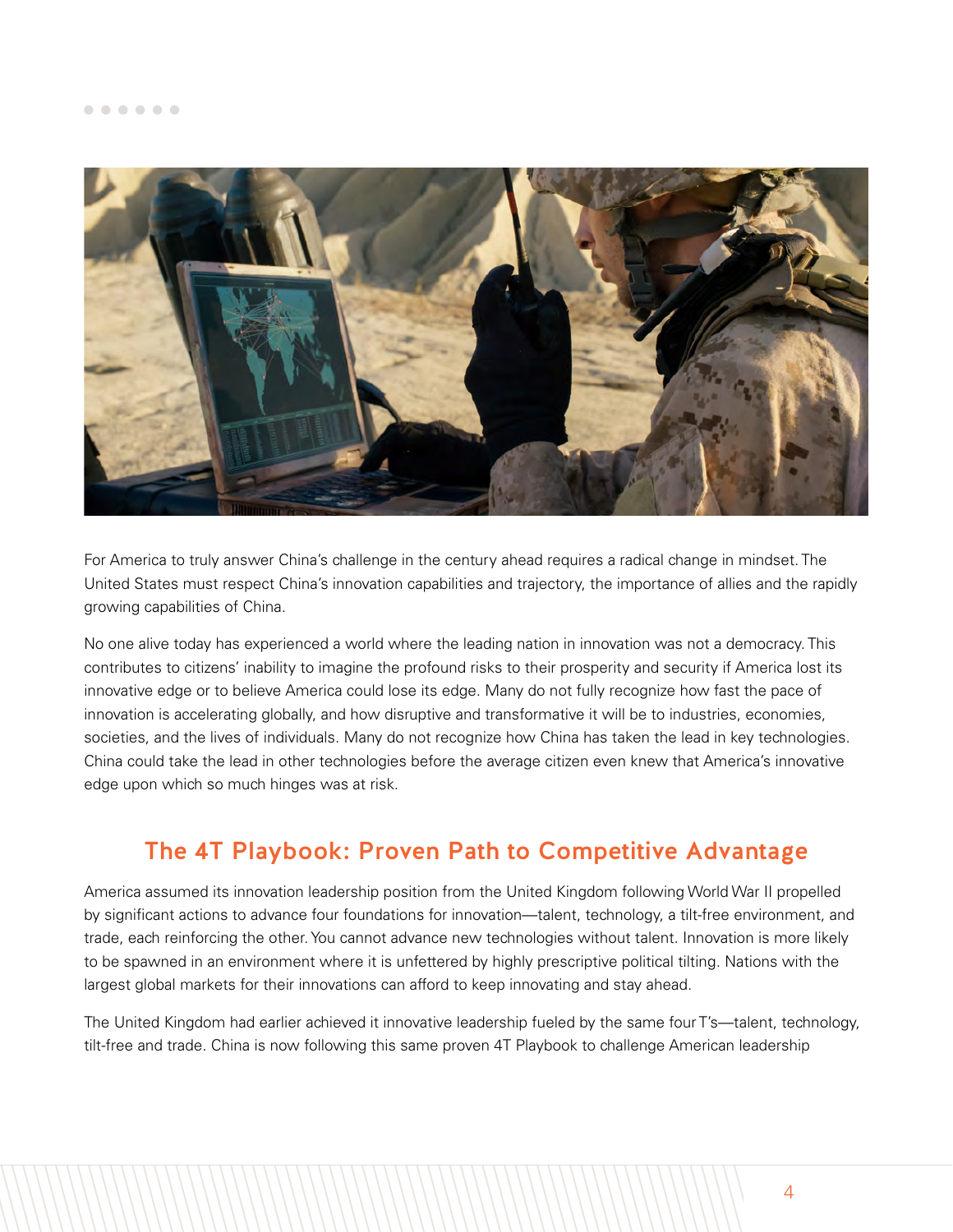<span id="page-5-0"></span>and global influence. The United States must stop neglecting the playbook's precepts and instead bolster its current efforts to stay a step ahead on innovation. This was the genesis for the competitiveness bill heading to conference and must remain its focus.

## **Great Britain's 4T Rise to Leadership**

By the mid 18<sup>th</sup> century, then-Great Britain had become the leading economy of its day as it led the first industrial revolution.

**Technology:** The industrial revolution was sparked by the advance of new mechanical technologies—power loom, cotton gin, steam engine, iron making and machine tools.

**Talent:** The new century also saw a rapid expansion of higher education to provide the talent its expanding economy demanded, including institutions that became today's polytechnics, medical schools, King's College, and the University College London (University College London, 2022).

**Trade:** Great Britain benefited initially from trade with its far-flung empire.

**Tilt-Free:** At beginning of the 19th century, innovation accelerated as Britain moved beyond mercantilism to embrace tilt-free trade at the encouragement of its merchants (UK Parliament, 2022). Great Britain's embrace of David Ricardo's theory of comparative advantage "that countries were better off specializing in what they enjoy a comparative advantage in and importing the goods in which they lack a comparative advantage" (Corporate Finance Institute, 2022) propelled their economic vitality.

### *The 4T Playbook worked for Britain.*

## **The US's 4T Rise to Leadership**

The second industrial revolution fueled by electricity and the assembly line coincided with the founding of Johns Hopkins, as the world's first research university and the vanguard for the leading universities embracing a research mission. This accelerated the cultivation of both tech-savvy talent and discovery (Crow, 2020).

**Tilt-Free:** Being more market driven, more entrepreneurial than other nations has long been an American hallmark. America's rise to global leadership was in significant part due to its embrace of Ricardo's theory of comparative advantage.

It was three powerful post-World War II actions that really accelerated America's innovative leadership.

**Talent:** The G.I. Bill allowed millions of returning veterans to earn a college degree, providing the talent for an economic boom (Onion, 2019).

**Technology:** The federal government continued the significant increase of its investment in research that helped win the war spurred by the advocacy of Vannevar Bush, who "anticipated a new global competition of power, premised significantly on technologies, and he wanted the United States to invest in all the components to establish an innovative edge" (Zoellick R. B., 2020).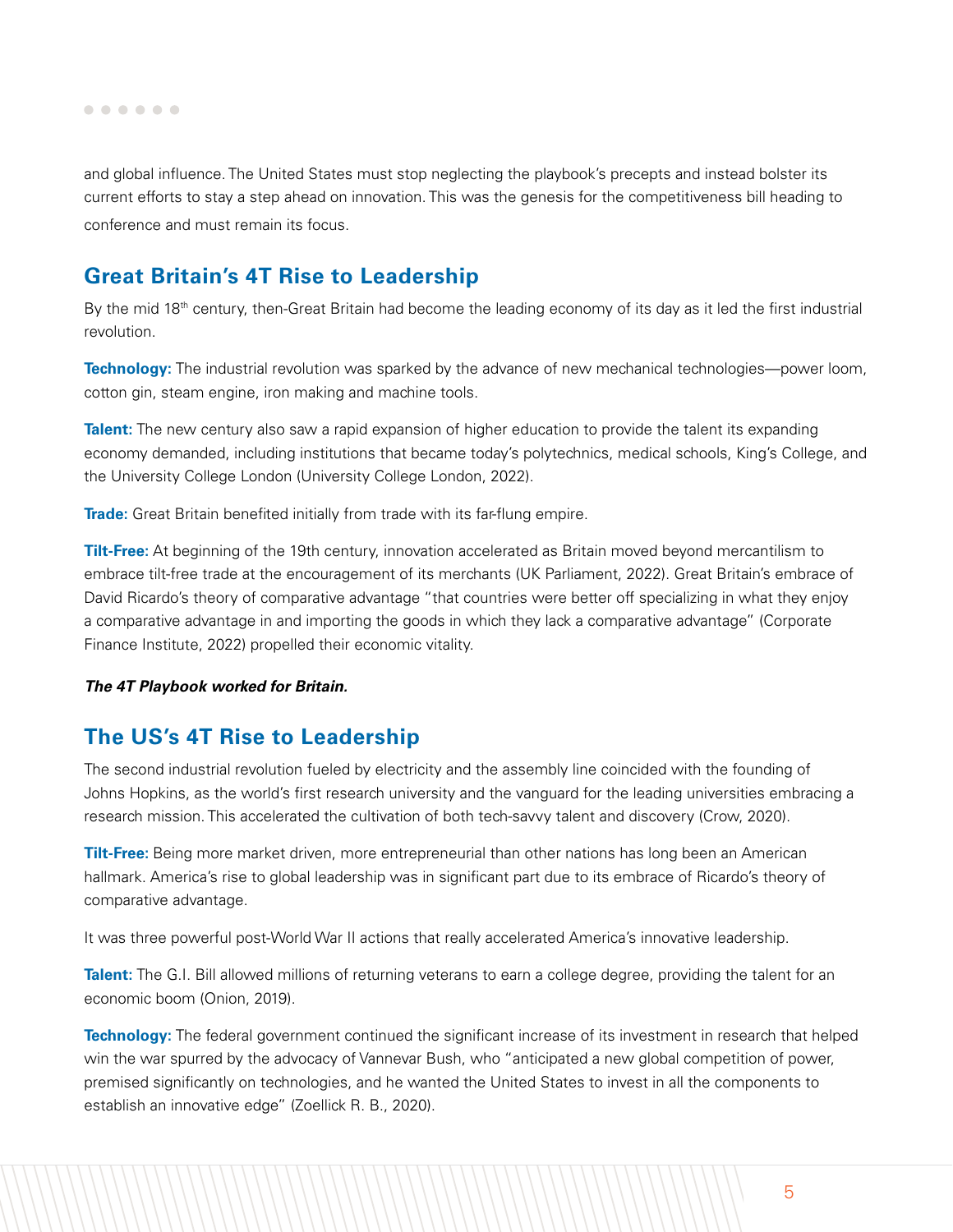#### <span id="page-6-0"></span> $0 0 0 0 0 0$

**Trade:** President Franklin D. Roosevelt and British Prime Minister Winston Churchill met in 1941 prior to America entering the war and issued the Atlantic Charter, a key plank of which was a commitment to open trade (U.S. Department ot State, 2009). As the United States led the creation of the international order following the war, in addition to its embrace of democracy, human rights and the rule of law, it committed to the global advance of free markets (Goodman, 2018).

America's firm embrace of the 4T playbook allowed it to bolster its innovation leadership during the third industrial revolution based on semiconductors, computing, and the internet. America has been home to the most innovative technologies ever since due to its substantial investments in education and research to fuel discovery and a commitment to the global expansion of trade opening markets for its innovative products. These actions have propelled America's prosperity by making its products in high demand as its innovation spawned new markets, new industries, and new companies. These actions have also bolstered America's security by advancing new military capabilities that give it an advantage over any foe.

### *The 4T Playbook worked for the United States.*

## **China Embracing the 4T Playbook**

Observing how industrial revolutions and the embrace of the 4T Playbook led to the rise of the United Kingdom and the United States, it is no wonder that China has such a keen and intense focus on leading the fourth industrial revolution (4IR), a fusion of advances in artificial intelligence (AI), robotics, the Internet of Things (IoT), 3D printing, genetic engineering, quantum computing, and more. The 4IR is disrupting and transforming every human activity and China is on a multi-decade concerted path to assume innovation leadership by leading in these key technologies of the future.

Xi Jinping became China's paramount leader in 2012 and in 2015 his government issued a bold national strategic plan to move China from being a manufacture of low-tech goods to becoming a leader in technological industries. The plan's "Made in China 2025" goals included achieving leadership in key technologies of the future and to invest massively to accomplish this end. Xi's plan built on a long-term plan for science and technology issued in 2006 that for the first time devoted substantial resources to improving the country's technological infrastructure (Cong Cao, 2006) and a plan in 2010 to advance designated emerging industries (The US-China Business Council, 2013). But what sets Made in China 2025 apart is its specific targets to achieve "70% self-sufficiency in high-tech industries" by 2025 and "by 2049—the hundredth anniversary of the People's Republic of China…a dominant position in global markets" (Chatzky, 2019). Unlike America's erratic policy swings, China has sustained this focus.

**Talent:** China began building the equivalent of almost one university per week (Schleicher, 2016), and today Peking University and Tsinghua University rank among the world's top twenty in some credible rankings (The University Rankings, 2022). China's graduates in science, technology, engineering, and math (STEM) fields have grown exponentially, significantly outpacing American graduates in these fields. The World Economic Forum reports that China has eight times more STEM graduates annually than the United States (McCarthy, 2017). While America prides itself in having the highest quality scientists and engineers, at some point quantity *becomes* quality. This is especially true with advances in machine learning that rely more on trained engineers than cutting edge scientists.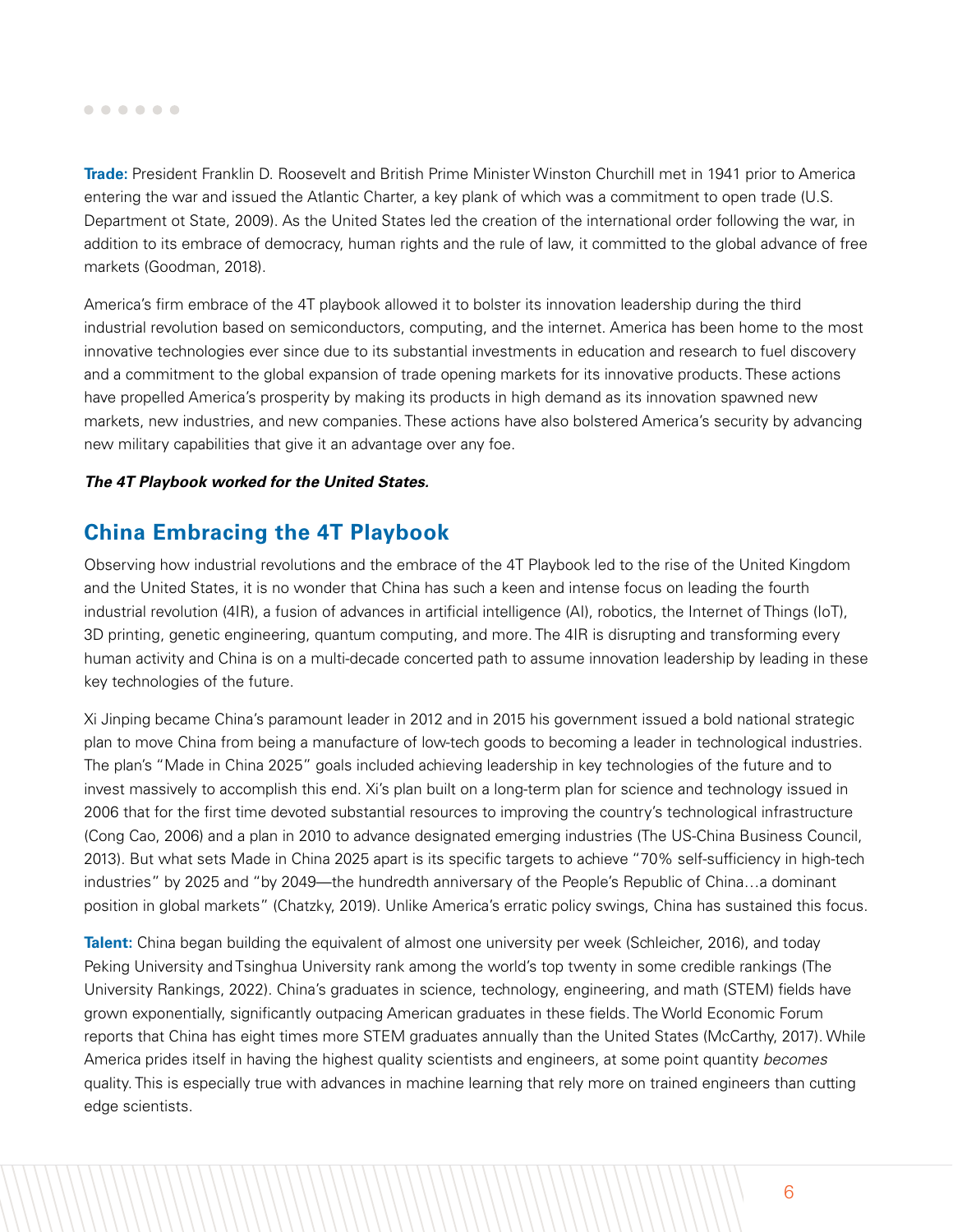<span id="page-7-0"></span>**Technology:** China became the top filer of international patents in 2019 (World International Property Organization, 2020). *R&D World* forecasts that China will lead the world in the amount of combined research and development investments by industry, government, and academia in 2021 (Heney, 2022). China toppling America's long-standing leadership in these two vital measures of innovation should be enough alone to spark significant action.

**Tilt-Free:** Some suggest that the inefficiencies of political direction of actions to drive China's technological advance may severely hamper its progress (Economist, 2022). In the most recent World Economic Forum Competitiveness Index, China ranks 34th out of 141 nations in Entrepreneurial Culture while America ranks 2nd (Schwab, 2019). To seek to remedy this deficit, China deliberately created "a system that, through various formal and informal channels, promotes connectivity between state-owned enterprises (SOEs) and nominally private Chinese enterprises" (Weinstein, 2022). These connections include government subsidies, purchases, loans, and investment through government guidance funds (GGFs). GGF's invest directly or indirectly in companies or specific projects and provide government support in a manner that leverages market discipline and expertise (Murphy, 2021).

**Trade:** The Regional Comprehensive Economic Partnership, or the RCEP, including China, Japan, South Korea, and Australia went in place at the beginning of this year (The Washington Post, 2022). America is not a part of the RCEP trade agreement or the Comprehensive and Progressive Agreement for Trans-Pacific from which President Donald Trump withdrew and to which China seeks to join (Reuters, 2021). With America not part of either of these trade architectures and China part of one and seeking to join the other one, the United States is on the outside looking in as China potentially has the upper hand in defining the rules for trade in the world's largest and fastest growing economic region. Further, China's major investment in its Belt and Road Initiative ties trade along this new Silk Road to itself, as Britain did with its colonies in the first industrial revolution (McBride, 2020).

## **America Neglecting The 4T Playbook**

As China has embraced the 4T Playbook with vigor, America seems to have lost its copy. It has neglected its 4Ts.

**Talent:** State funding for American universities has receded during recessions and never fully recovered, leading to a long-term trend of lower support (Aborn & Cahill, 2020).

**Technology:** Other nations, not just China, have outpaced the federal government's support for research (Sargent, Jr., 2021). American R&D spending as a percentage of GDP ranks 10th in the world, behind major competitors such as Taiwan, Japan, Germany, and South Korea which ranks at the top in this metric (Council on Competitiveness, 2020). Counterterrorism has preoccupied America's military, slowing its pivot to capabilities needed for great power conflict deterrence. Even the surge in United States private industry investment in R&D could not offset the stagnant federal funding to allow America to keep the global lead in total R&D spending. Private funding cannot take the place of government funding for strategic and social purposes, nor make the investments too big and risky for any one private entity.

**Trade:** Recent trade actions have alienated partners as we have applied tariffs not just to China, but traditional allies. Innovation is accelerated by a global technology ecosystem to create scale. As export and investment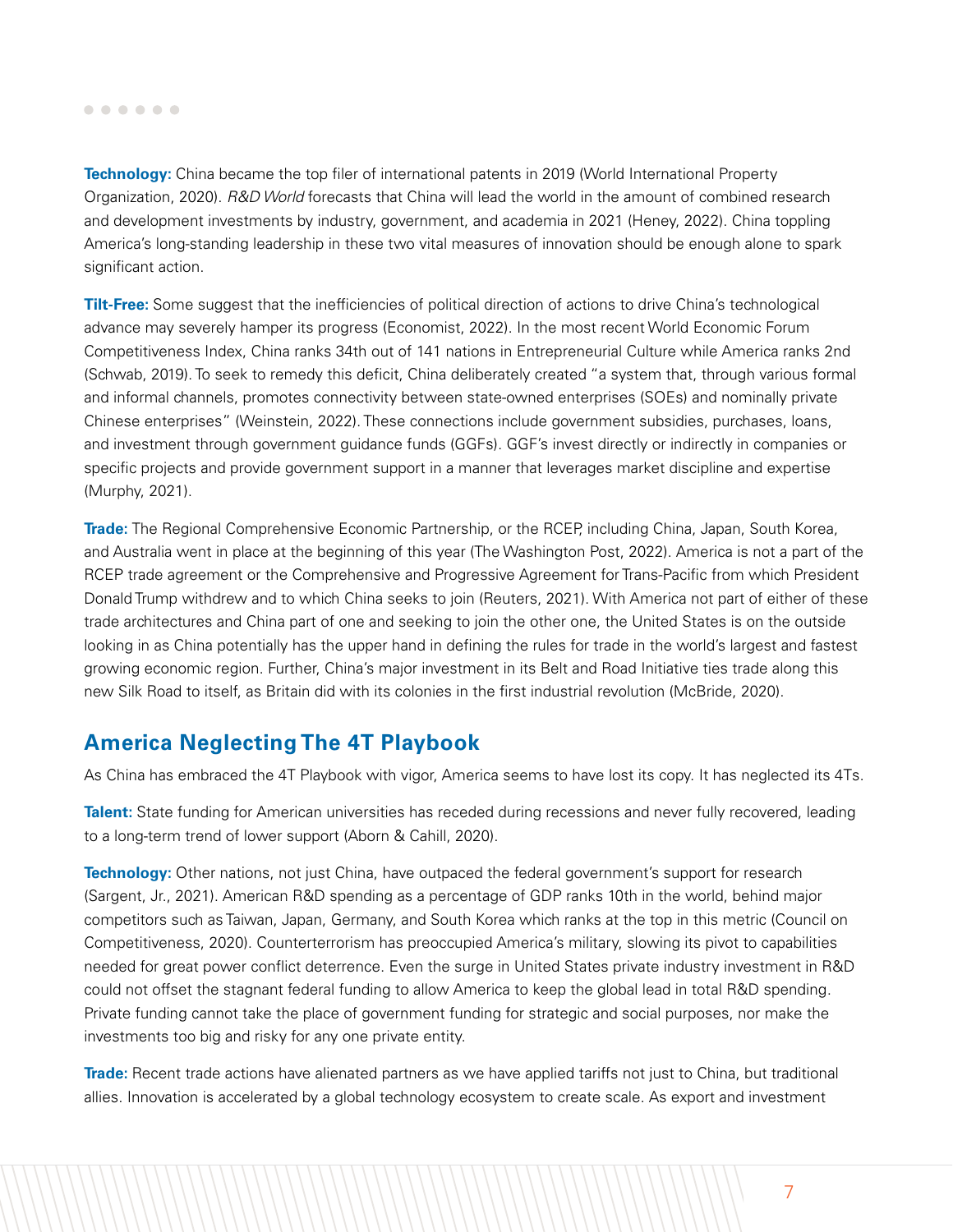<span id="page-8-0"></span>restrictions force the world to divide between those aligning with American or Chinese technologies, America faces the added challenge of preserving the ecosystem with the most scale in order to create competitive advantage. America's protectionist turn risks narrowing the reach of its innovation ecosystems.

## Five Key 4T Plays to Preserve America's Innovative Edge

China is already ahead in key technologies and closing the gap with American in others. If the world no longer looks to America for original ideas and inspiration, if the world's leading companies in key technologies are not headquartered in the United States, don't you think that would impact the economic prospects of future generations, if not today's? When American security forces move from having a technological advantage to being a step behind, can you truly believe that America's families and freedom are secure?

History has shown that those nations that emerge in the lead from each wave of innovation, learn to neutralize its potential disruptions, and capitalize on its transformative power will gain economic and security advantages over their rivals. The U.K. emerging from the first industrial revolution in the lead did not guarantee they would in the second—they did not. Just because America emerged in the lead from the second and third industrial revolutions, it is not preordained to lead after the fourth. America must earn it.

America is at an inflection point. Depending on its response, it will keep its innovative edge or surrender it to an ascendant China at great risk to its future prosperity and national security. America needs to run five offensive plays from the 4T Playbook and avoid anti-competitive actions currently in both chambers' bill drafts to keep itself on a trajectory to stay ahead in innovation. America's actions to preserve its technological and innovation leadership must match the scale of impact that reduced prosperity and security will have on its way of life if it fails to act. When confronted with a threat to its economic wellbeing and national security, the United States has always responded. The United States must rise to the challenge today.

## **T1 Talent: Prepare the Nation for a Digital World**

In America's tech rivalry with China, the imperative to accelerate the cultivation of tech talent takes on at least two dimensions—how it impacts America's ability to stay ahead in technology innovation and how it impacts societal cohesion and therefore the functionality of the government. Both are important. As a shortage in tech talent limits economic growth, it also limits economic opportunities for citizens. As those prepared to contribute to the digital economy earn a premium due to the shortage of talent, while the automation of work hollows out the middle class, many without tech skills resent that they do not benefit from technology's advance. The underlying angst contributes to the dysfunction of America's democracy. Preparing a broader segment of society with the skills needed in today's increasingly digital economy helps address both matters.

The nation's prosperity hinges on more adults not just graduating from high school, but also attaining a college degree, certificate, industry-recognized certification, or other credential of value. Barely half of Americans have a post high school credential. Given the rapid advance in automation, a significant share of Americans will need reskilling. The Lumina Foundation believes, "Dramatic action is needed to meet the nation's need for talent and to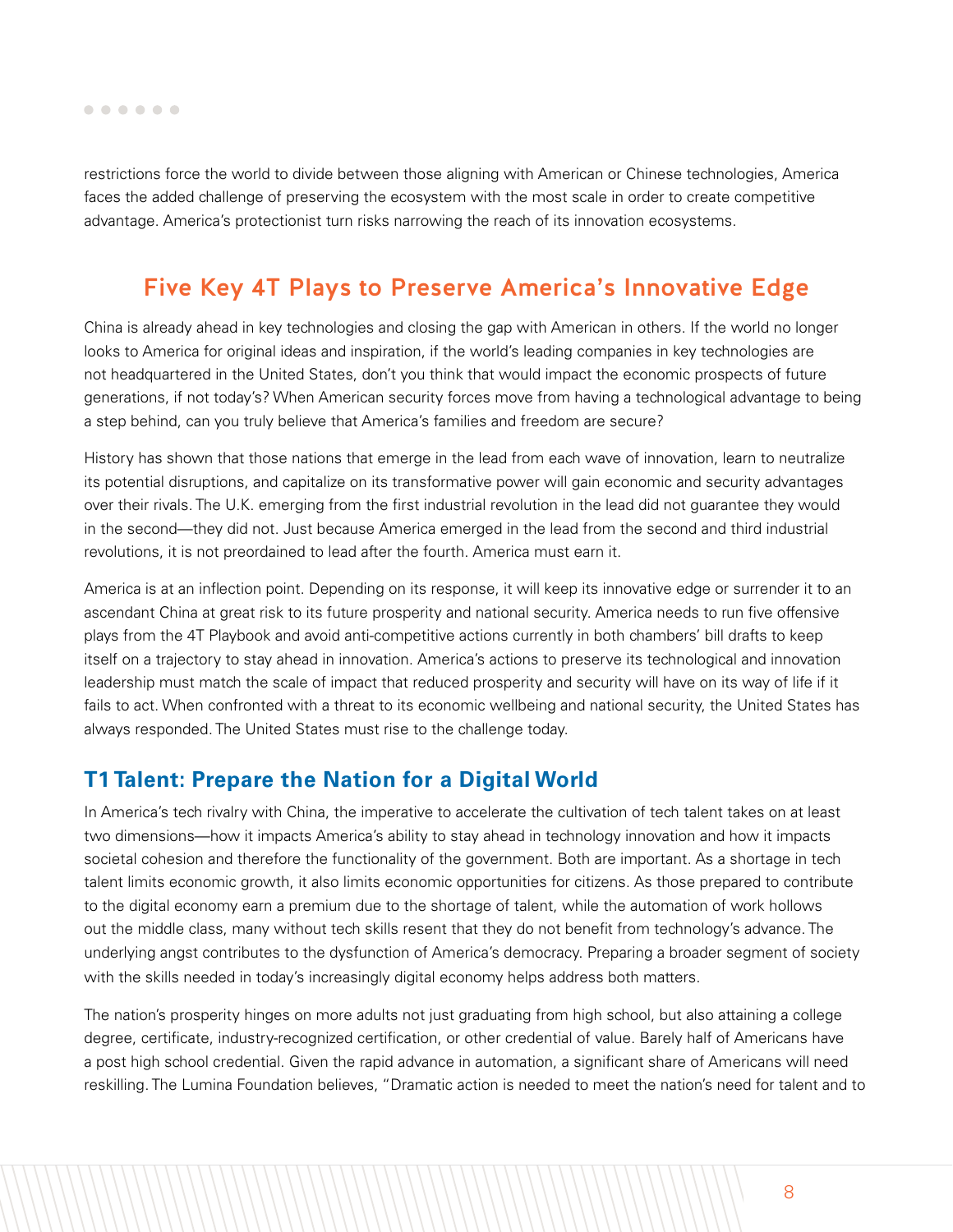ensure that all Americans have real opportunity to learn, grow, and thrive" (The Lumina Foundation, 2021). They are right.

Therefore, as we consider how to encourage more tech talent, America should not neglect federal support provided for all academic fields through Pell Grants and other programs. Advancing STEM talent is especially important to America having the talent to keep its innovative edge.

A study by a leading search firm predicts that the global overall talent shortage will reach 85.2 million workers by 2030 and as a result, companies worldwide risk losing \$8.4 trillion in revenue because of the lack of skilled talent (Franzino, 2022). Just think about how many more people would have better economic conditions if they had the skills needed to capture that otherwise forfeited economic growth. Investing more to help citizens gain this talent that will lead to economic growth will increase the resources of both the citizens and the government, unlike many other competing policy proposals.

### *Play #1 – Expanded Support for STEM Education*

To deliver the talent the nation needs to preserve its innovative edge, America needs to duplicate the effort that President Dwight Eisenhower initiated at the beginning of the Cold War, a National Defense Education Act.

With concerns about America's standing in technology sparked by the Soviet Union's launch of Sputnik in 1957, Congress passed the National Defense Education Act in 1958. This landmark bill funded graduate fellowships in science and math, supported development of curriculum in science and math for K-12 education, funded training for science teachers and more. This funding resulted in a doubling of students attending college, from 3.6 million in 1960 to 7.5 million in 1970. It helped the United States win the space race and ultimately, to prevail in the Cold War (United States Senate, 2022).

Several actions to expand America's STEM talent are urgently needed:

### *Scholarships / Fellowships*

America lags relative to its competition in the share of its graduates pursuing STEM fields. In the World Talent Rankings of 64 countries by the International Institute for Management Development (IMD), an independent Swiss business school, America ranks 14 overall. The ranking, an amalgamation of over 30 metrics, ranks America lowest on the measure of the percentage of graduates in STEM. The United States ranked 52 (of 64) (International Institute for Management Development, 2022).

Why do so few Americans pursue STEM studies? A poll conducted by the Pew Research Center found that "about half of adults (52%) say the main reason young people don't pursue STEM degrees is they think these subjects are too hard" (Kennedy, Hefferon, & Funk, 2018). There is not much we can do about that, though the broader public needs to understand it is as important as it is hard and to be more encouraging of those considering STEM degrees. The survey also found that of those with an interest in pursuing a STEM career who did not do so, "the most commonly cited reason for not pursuing a STEM career was cost and time barriers" (ibid.). This is something that additional financial support could help address.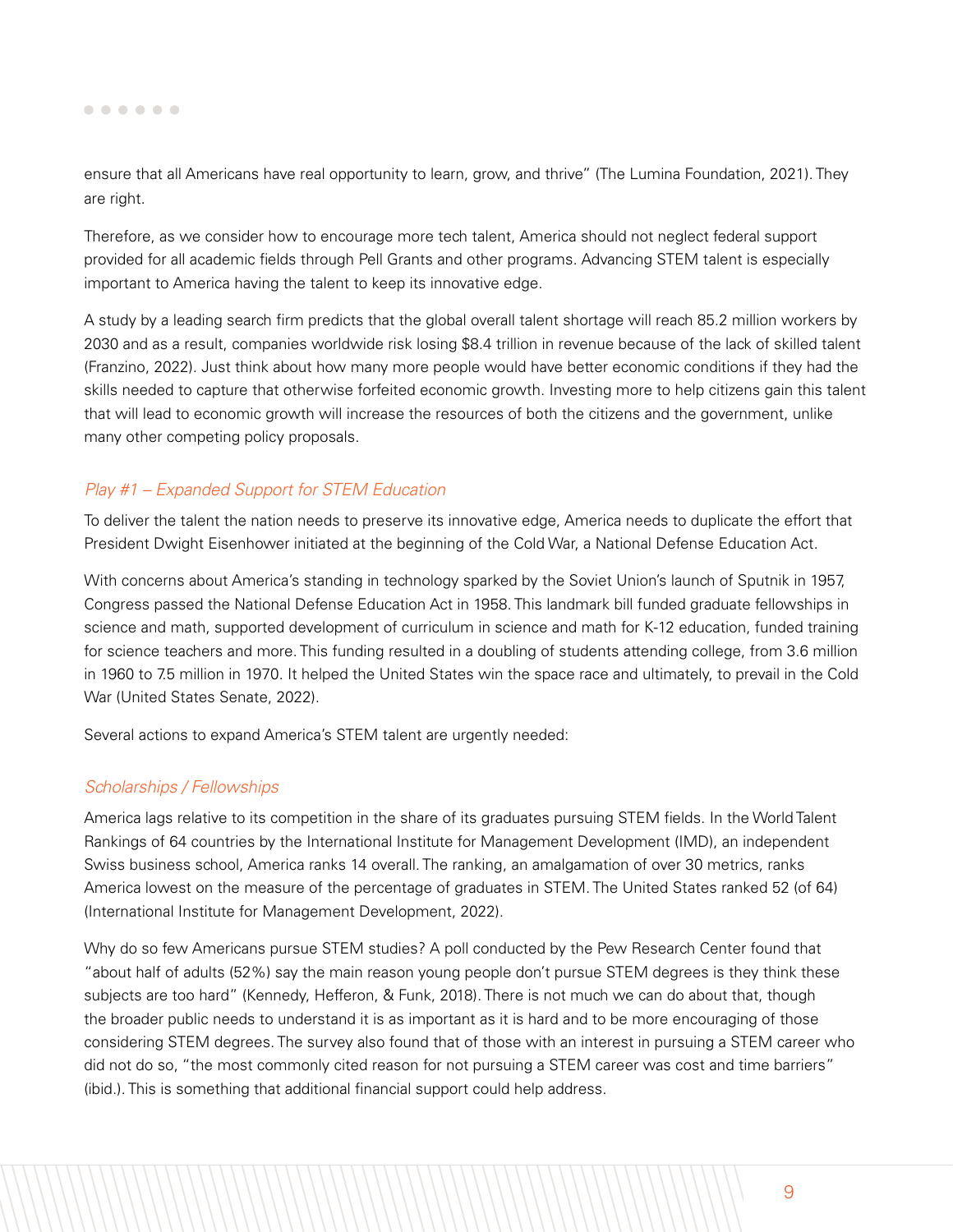Targeted funding should reverse the disincentive to pursue STEM degrees caused by their often costing up to twice as much to deliver as liberal arts degrees (Berman, 2019). Many universities pass higher costs on to the students through higher tuition rate for STEM degrees, thereby disincentivizing students to pursue them. This cost disincentive is further compounded by some degrees like engineering having so many requirements, they are more difficult to complete in four years, adding to their cost. Support should be provided in a way that instead provides an incentive for students to pursue STEM degrees.

Besides student hesitancy to pursue STEM degrees, a study of the AI workforce found that the "surge in demand for computer science courses at many American universities appears in some cases to be greater than their ability to supply them" (Perkins, 2021). Providing aid to encourage STEM degrees directly to students in the form of competitive scholarships will incentivize and reward universities that are responsive to the need for more such talent.

America significantly lags China in the number of STEM PhDs, important to both educating STEM talent and advancing research. American universities awarded twice as many doctorates in STEM fields as Chinese universities in 2000. But by 2007, the order had flipped, and China began outpacing American universities (Fedasiuk, 2021).



In 2019, a Council on Foreign Relations report called for urgent action and recommended 25,000 competitive undergraduate STEM scholarships and 5,000 graduate fellowships (Manyika, 2019). Last year, the National Security Commission on Artificial Intelligence called for 25,000 STEM undergraduate scholarships, 5,000 STEM PhD fellowships, and 500 postdoctoral positions over five years (NSCAI, 2021). Not only is a response of this scale highly beneficial to America economically, but it is also a geopolitical necessity.

The Senate bill authorizes \$5.2 billion from FY 2022–FY 2026 for STEM education and workforce development in the key technology focus areas. This is an important step but should be amplified. Such aid should seek to reverse the cost disincentive to students who pursue STEM degrees.

### *K-12 / Diversity of Tech Talent*

STEM fields lack diversity. Black and Hispanic workers remain underrepresented. Women make up a large majority of all workers in health-related jobs, but remain underrepresented in the physical sciences, computing, and engineering (Fry, Kennedy, & Funk, 2021). To make meaningful progress in diversifying the tech workforce, the K-12 system needs to produce a more robust pipeline of talent prepared for a tech career. Once they advance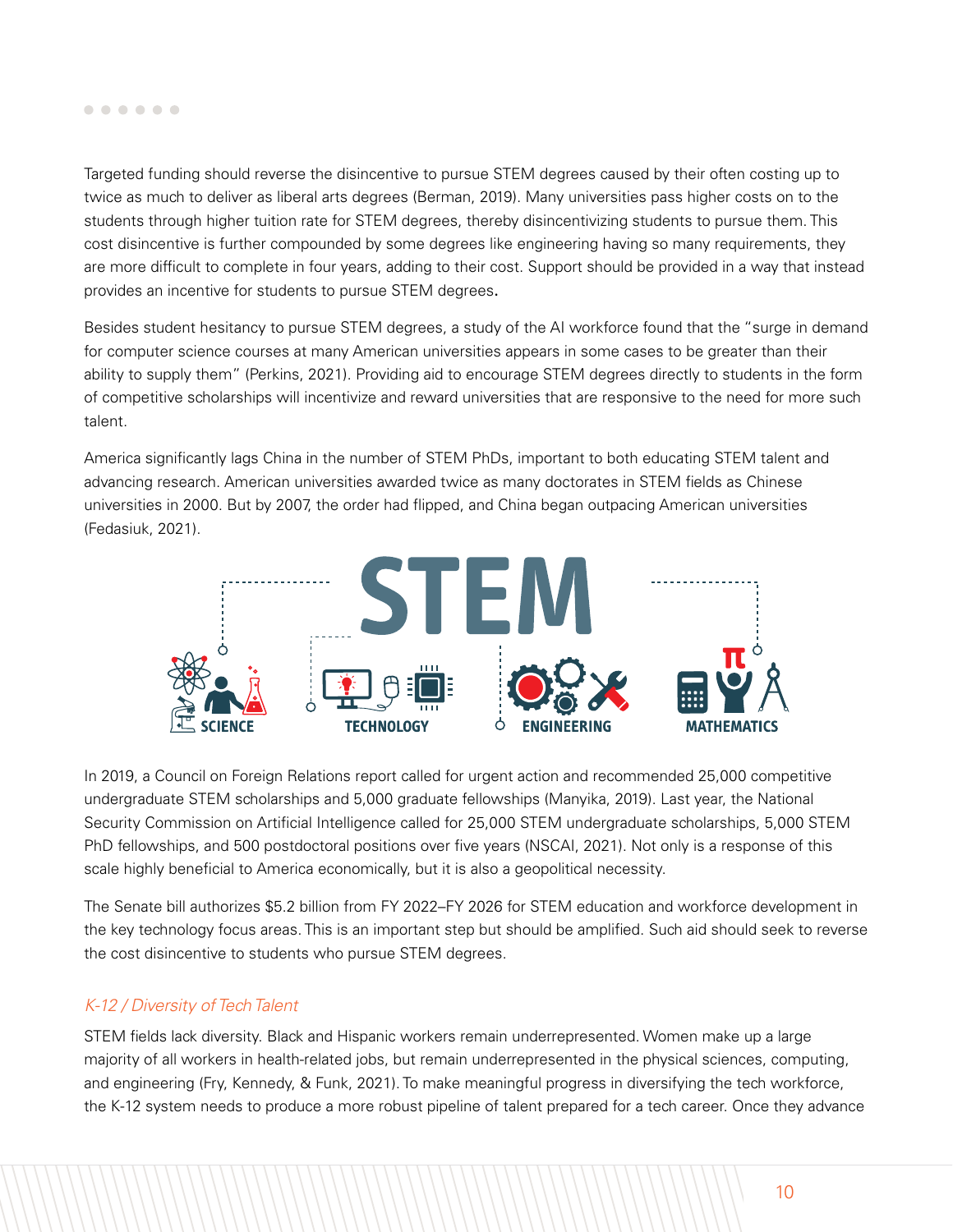to college, they should be supported through mentoring, training, research experience, and academic and career advising.

Significant current efforts by non-profits, universities, and industry to engage, attract, and equip today's youth to consider tech careers, should be encouraged and expanded. Such efforts need to reach out to youth, parents, educators, and counselors. They need to commence at latest in middle school and continue throughout a student's educational journey. These efforts are more productive in tandem with quality science and math instruction.

There is a "considerable shortage" in physics, chemistry, and math teachers at both the secondary and college levels (AAEE, 2020). Only 45.7% of chemistry teachers and 50.4% of physics teachers have a degree in their field (NSCRC, 2015). To both expand tech talent and its diversity, America must bolster efforts to ensure qualified science teachers and encourage more K-12 students to take higher math courses that prepare them for technical degrees.

It is important that federal legislation reflect states having the prime responsibility for K-12 education. Consistent with this division of roles, useful provisions in the Senate bill include establishing new competitive grant programs aimed at helping states increase the postsecondary STEM education for high school students and at increasing K-12 students' access to computer science education and opportunities to develop computational thinking skills, including students who are underrepresented in the computer science field. The House bill includes similar programs and calls on the NSF to support translational research and development to help scale up effective pre-K-12 STEM education innovations.

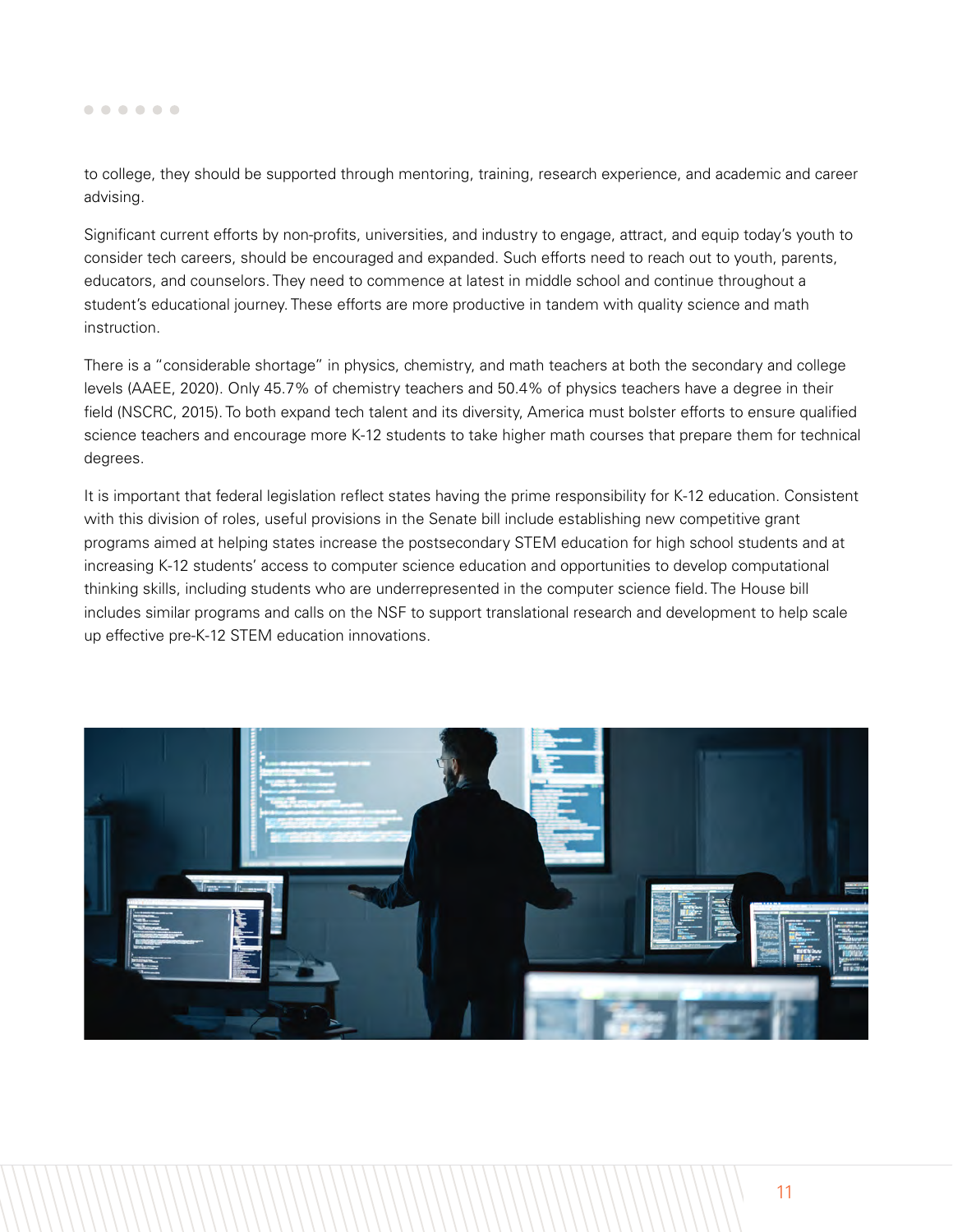### *Innovation in Post-Secondary Offerings*

Besides encouraging the skills necessary to advance the 4IR technologies as scientists and engineers, it is important that Americans of all ages are prepared for the new world that these disruptive technologies are introducing. This will require meaningful innovation in post-secondary educational offerings.

Graduates in all fields of study will increasingly be called on to leverage the power of data and new technology. More analytics education in all university degrees should be encouraged. Those in non-STEM fields should be prepared to address the bias, governance, and ethics of the use of artificial intelligence and similar social implications of other technologies. All Americans would benefit from having greater tech literacy and being savvy consumers of products and services enabled by these new technologies.

To prepare a wider share of society for the digital world, new postsecondary credential offerings, whether certificates, badges, or other micro credentials must be encouraged. These can serve as a first step along a career, to facilitate pivoting to a new career and to help employees keep pace with rapidly advancing technology (Pancorbo, 2021).

Such provisions should be pursued by higher education and employers collaborating and should not require significant federal involvement.

### *Federal Tech Talent*

A key priority should be to ensure sufficient tech talent being available to the government and military. Suggested solutions have included the creation of a United States Digital Service Academy and/or a Digital Corps.

The Senate bill includes and scholarships to undergraduate and graduate students studying AI and related fields in exchange for service in the public sector equal to the period of time of their scholarship upon completion of their degree. Such a talent pool is vital for both the civil and military service. It should be embraced. The Senate also proposed a re-skilling program to provide federal employees with technical skills and a cyber workforce program for qualified federal employees to rotate among federal agencies that, properly structured, could be beneficial.

If the final competitiveness bill does not have sufficient support for bolstering America's tech talent, it should soon be followed by a bill addressing these concerns modeled on the National Defense Education Act.

### *Play #2 – Continue as Magnet for Globe's Best Talent with Improved Safeguards*

A key competitive advantage for America is its openness. Studies regularly affirm that American innovation and entrepreneurship activities are advanced by immigrants (Krol, 2021). If Jensen Huang had not immigrated from Taiwan to co-found NVIDIA (ILC, 2022), America's highest market value chip company (CMC.com, 2022), the United States would have even more concerns about access to chips. A recent study found that more than half of top-tier AI researchers worked outside their home countries. With about a third of the world's top AI talent coming from China, only a tenth works there (The Economist, 2022). It is in America's interest to continue to attract a significant share of that mobile talent.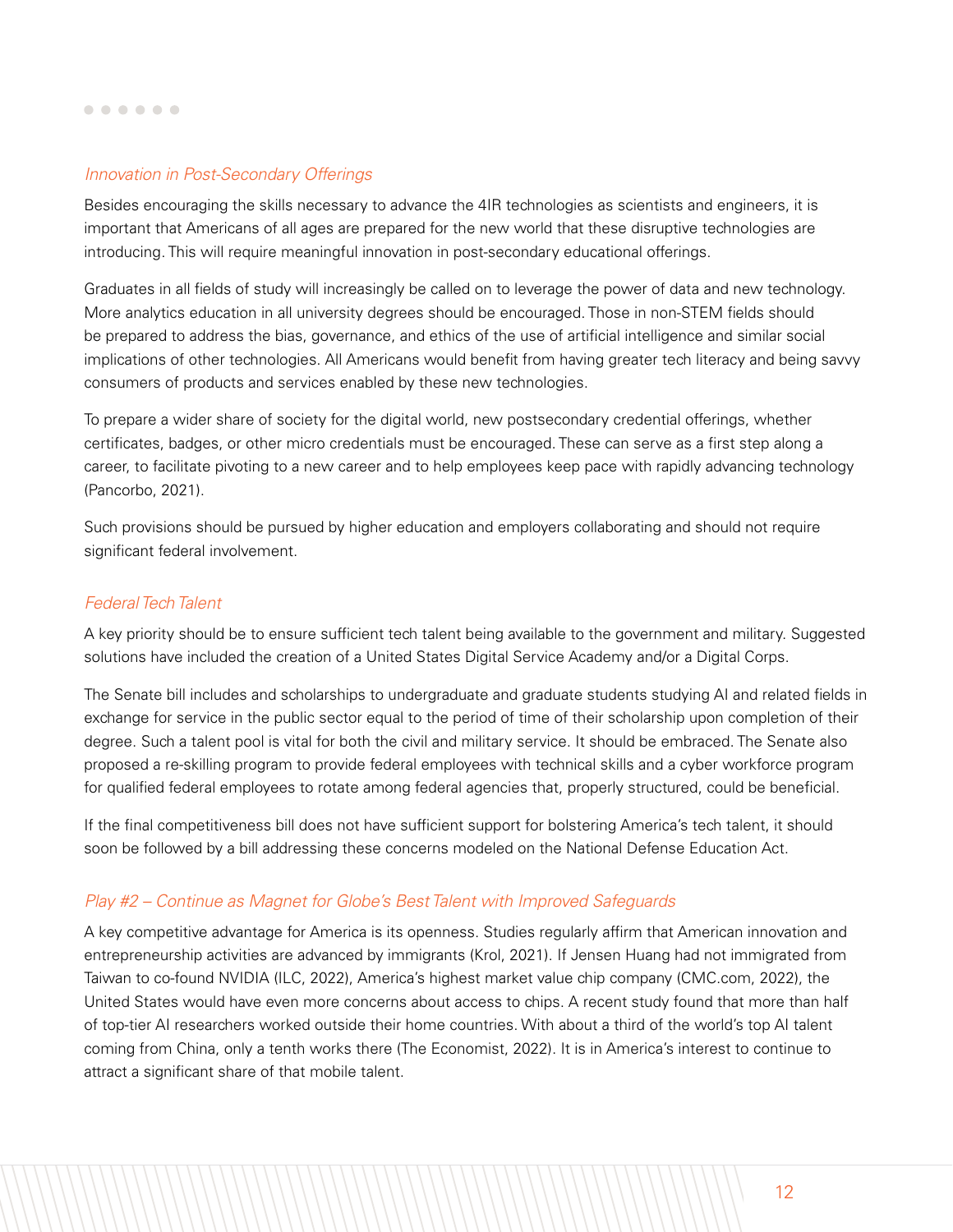<span id="page-13-0"></span>Yes, higher education leaders must and do work in a concerted manner with government leaders to bolster the protocols necessary to ensure that the discoveries and intellectual property (IP) created in and for America are protected. Concerns about the loss of IP due to foreign students is best addressed through intelligence and research security reforms to reduce the risk of technology transfer, not by negating the significant advantage America gains by attracting the globe's best tech talent, including Chinese students and researchers, to study, research and hopefully remain in the United States.

The Senate bill includes several provisions targeted at protecting America's intellectual property (IP), including requiring the NSF director to work with institutions of higher education on initiatives to support IP protection, limit undue influence, and support domestic talent development. It also establishes a Research Security and Policy Office responsible for coordinating all research security policy issues and a Research Security and Integrity Information Sharing Analysis Organization. It limits participation in a foreign government talent recruitment program, expands background checks and requires a review of foreign gifts to universities.

With the proliferation of assignments to various agencies to address unwanted tech transfer, it is necessary to ensure that the resulting efforts at protection are not so cumbersome that they stifle more innovation than they prevent being inappropriately transferred. To be effective, universities need consistent, transparent guidelines governing such things as disclosure of foreign ties by researchers and when collaboration with universities and other partners in "at risk" countries is permitted. Such guidelines should balance the benefits received from scientific exchange and attracting needed talent (Chang, 2021). Thoughtful reforms and continued collaboration amongst academia and supporting government agencies can ensure that the costs of illegal tech transfer remains well below the benefits from the brain gain America receives by remaining open.

The House bill exempts foreign recipients of doctoral STEM degrees from the visa cap, creates new visas for entrepreneurs and provides special immigrant status admission for priority highly skilled Hong Kong residents. Such provisions and more should be considered in tandem with those strengthening safeguards against illegal tech transfer. It is important to recognize the significant net benefit America receives from continuing to attract the talent that creates a steady stream of new breakthroughs that keep American innovation ahead.

## **T2 Technology: Lead in Tomorrow's Technologies**

America has long had an entrepreneurial ecosystem that is the envy of the world. The Triple Helix partnership amongst government research funding, corporations and universities has led to great success and America's current leadership position. The United States emerged after World War II as the global leader in science and technology propelled by its investment in research and development (R&D). In 1960, the United States accounted for approximately 69% of the world's R&D funding. By 2019, however, its share of global R&D expenditures had fallen to about 30% (Sargent, Jr., 2021).

### *Play #3 – Bolster Federal Research Funding with Priority to 4IR Technologies*

America's federal funding for research has fallen over time, declining seven straight years in real terms, from 2009 to 2016, by a total 16.8% (Sargent Jr., 2021). China increased its research funding by an average of 17% per year from 2000 to 2017 (McCarthy, 2020). These divergent trends now leave America behind China in total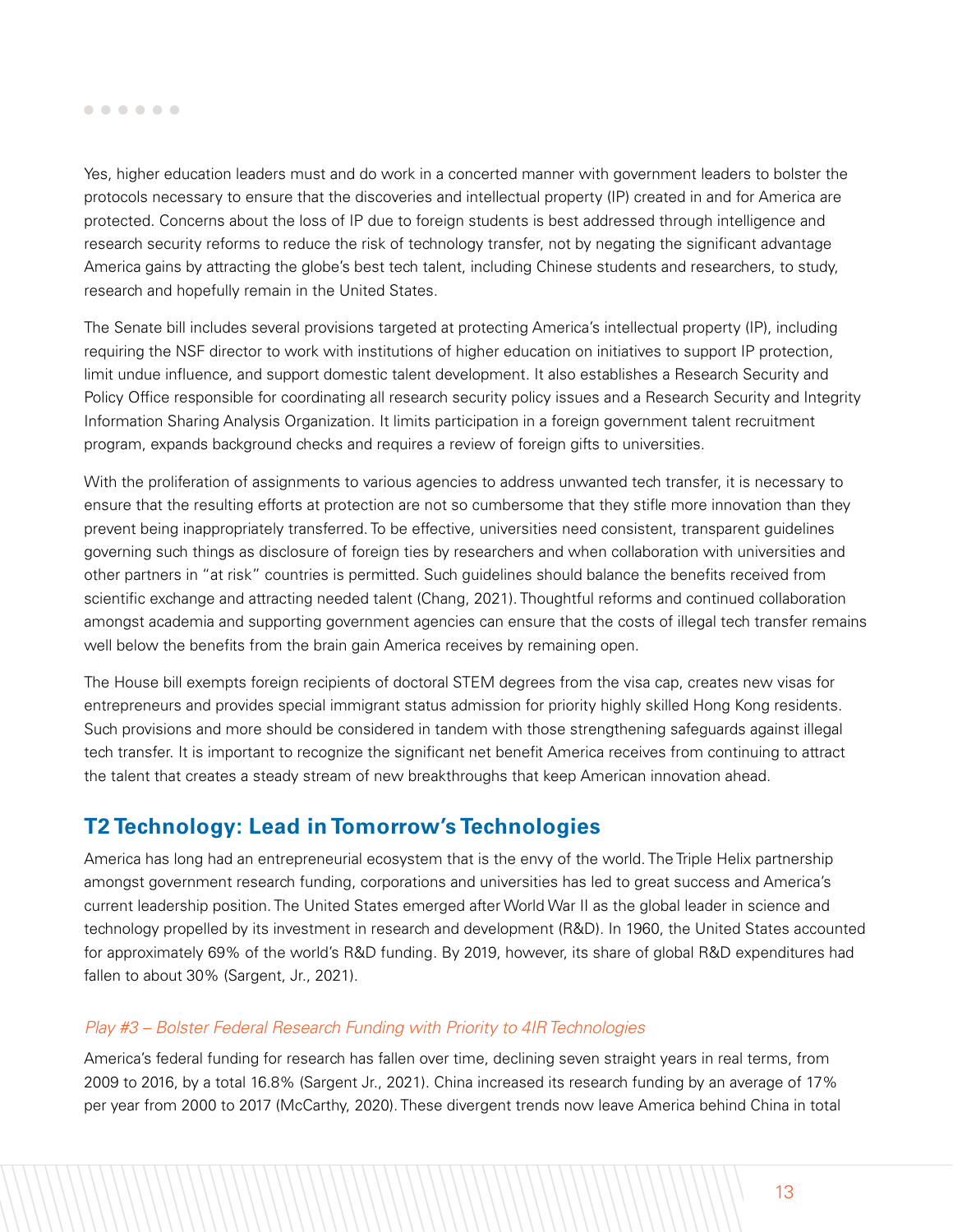<span id="page-14-0"></span>R&D expenditures, in international patent applications, and scientific papers (National Institute of Science and Technology Policy, 2020). With all these quantity measures, America today still looks more favorable when measures of quality are applied. Nevertheless, there is legitimate cause for concern about the trajectory.

Government, industry, and academia must recommit to reinvigorating our investment in research and growing the resulting discoveries into new ventures. We must reverse the decline in federal research funding. Research collaborations between government, corporate and university players must increase. With the federal share of America's R&D expenditures declining from 31.1% to 21.2% between 2010 and 2019 (Sargent Jr., 2021), a first step needs to be the federal government's renewed commitment to research funding.

Federal investment in R&D as a % of GDP has steadily declined from a 1964 high of 1.86% of GDP to 0.62% of GDP in 2018. If today's federal R&D investment as a % of GDP matched this 1964 height, the investment would be nearly \$400 billion (Council on Competitiveness, 2020), but was estimated to be \$157.8 billion in FY 2021 (Sargent Jr., 2021). The House or Senate versions increase research funding by tens of billions, not the hundreds of billions necessary to achieve the historic high as a percentage of GDP.

It is imperative that the final competitiveness bill includes research directed towards regaining and retaining leadership in the new technologies of the 4IR at or above the amounts currently contemplated. Such an incremental investment in research should not just be authorized but amply appropriated in successive years.

While not a focus of the current bill, efforts to enhance research into and adoption of new technologies in the military also need to be bolstered.

## **T3 Tilt-Free: Tilt only for Security, not Protectionism**

A recent article in *The Economist* expresses skepticism that China will indeed take the lead in technology from the United States in great part due to the significant investments it is making towards this end not being allocated efficiently (The Economist, 2022). This highlights the advantage of the Tilt-Free approach, an advantage America should guard carefully.

### *Play #4 – Minimize Tilting*

Most of the significant investments in both bills related to semiconductors is not directed towards preserving the significant innovative edge that America currently possesses, but instead is focused on offsetting tilts caused by the subsidies of other nations that have reduced the amount of chip fabrication occurring in the United States. As the America joins in subsidizing (instead of seeking to limit subsidies by other nations), it must recognize that there is a slippery slope from supply chain "resilience" to "protectionism."

Every tilt away from comparative advantage means a step down the competitiveness ladder and due to higher costs, a step up the inflation ladder. As an example, a recent study by the Boston Consulting Group and the Semiconductor Industry Association suggests that achieving semiconductor "self-sufficiency" or technology "independence" / "sovereignty" would require "\$900 to 1,225 billion in upfront investment to cover each region's 2019 consumption levels" and would result in "\$45 to \$125 billion in incremental recurrent annual operational costs" (Varas, 2021).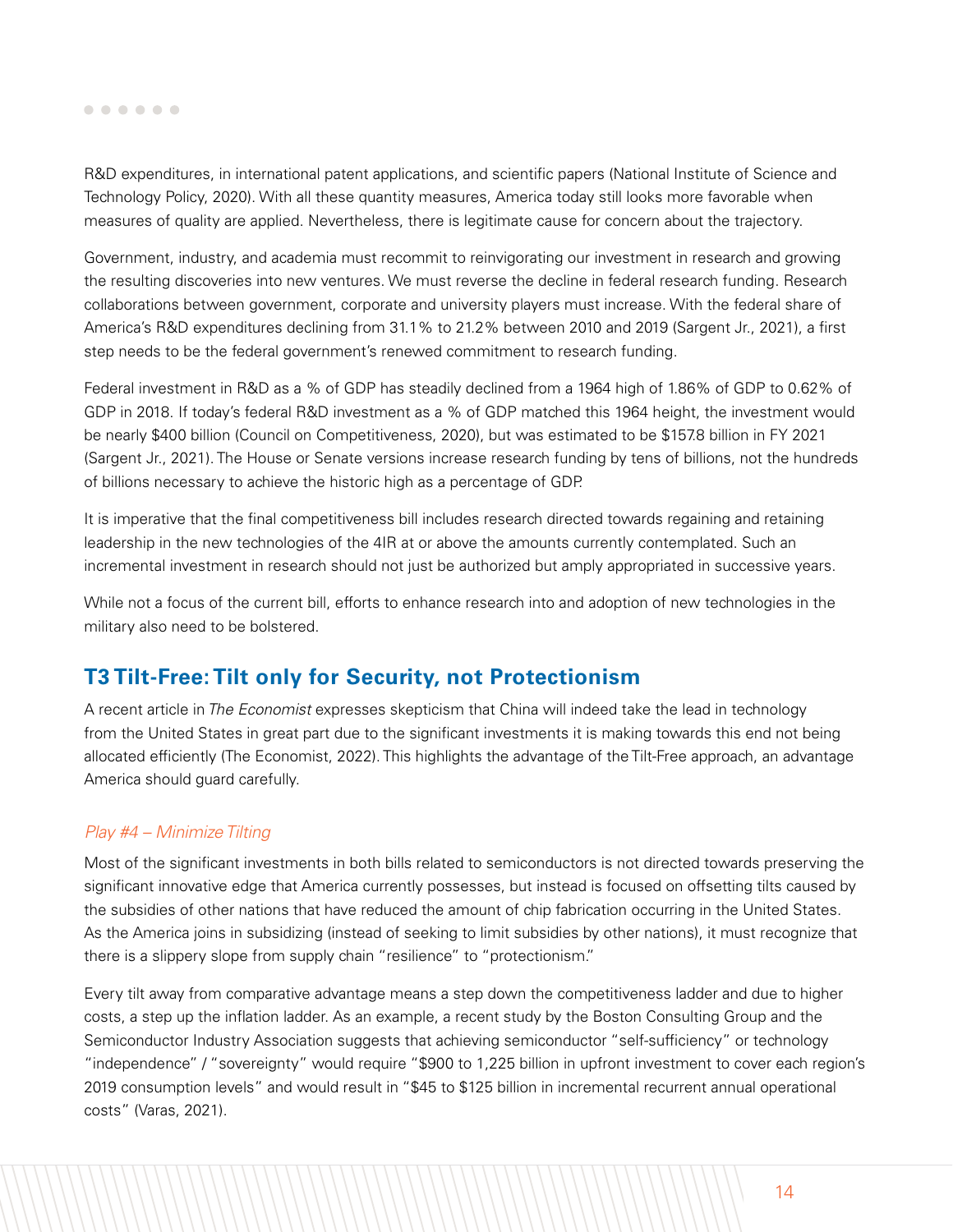#### <span id="page-15-0"></span> $0 0 0 0 0 0$

The same report suggests the scale of support in both bills as part of the Creating Helpful Incentives to Produce Semiconductors (CHIPS) for America Act is in line with the self-sufficiency required for defense and critical infrastructure purposes. Though the bill has broad bi-partisan support, there are many who fear that it will lead to oversupply and waste. They argue that the semiconductor market has always been cyclical, that a chip shortage during a pandemic that elevated demand for all things digital is not unexpected and that the market can respond to this shortage without subsidies (The Economist, 2021). In any event, care should be given to implementing any such subsidies with as few tilts, picking winners or losers, either by industry or geography, as possible if the aim is truly to elevate American competitiveness (Wu, 2021).

The House's \$45 billion fund to provide grants and loans to more broadly strengthen American supply chains and manufacturing (Swanson, 2021), is particularly ripe for politically favored allocation. Prior to implementing any such "United States only" efforts to achieve targeted resilience objectives, it would be preferential from a competitiveness perspective to assess whether ally-shoring or friend-shoring would be more efficient than on-shoring (Coy, 2021).

As to research funding, there are versions of tilts in both bills (McKinnon, Andrews, & Hayashi, 2022). While the House bill allows federal science officials more flexibility in allocating funds provided to the National Science Foundation (NSF), at the same time it targets long-term funding towards issues, however worthy, that are unrelated to global competitiveness.

The annual "China Power" report by the Department of Defense specifically identifies that China "seeks to dominate technologies associated with the Fourth Industrial Revolution" (DoD, 2021). The Senate bill focusing its additional funding to the NSF substantially towards 4IR technologies is perhaps excusable given the importance of emerging ahead in the transformative technologies of the current industrial revolution to preserve America's lead. Even so, legislatively prescribing lists of long-term priorities may limit the ability to follow the best opportunities that emerge in fast moving technologies.

An annual White House memoranda already establishes real-time government R&D priorities, providing top-down direction. America's secret sauce has been leaving room for the bottom-up direction of research investment, allowing researchers and funding agency leaders to constantly scan for promising emerging technologies and to adjust investments to reflect unfolding opportunities (Patrick Windham, 2020). The final bill should seek to preserve this real time responsiveness.

## **T4 Trade: Ensure Broad Market for America's Innovative Products**

A half century of America engaging internationally to create rules, arrangements, and institutions aligned with American values and interests buttressed its position as the world's leading economy as it expanded mutual prosperity and security. Not only has rising domestic resistance caused America under Presidents Trump and Biden to pull back from negotiating new agreements and standards, but to instead implement protectionist measures.

To sustain a position as the most innovative nation requires not only cultivating the market access necessary for scaling to achieve financial viability when commercializing technologies, but ideally having the largest global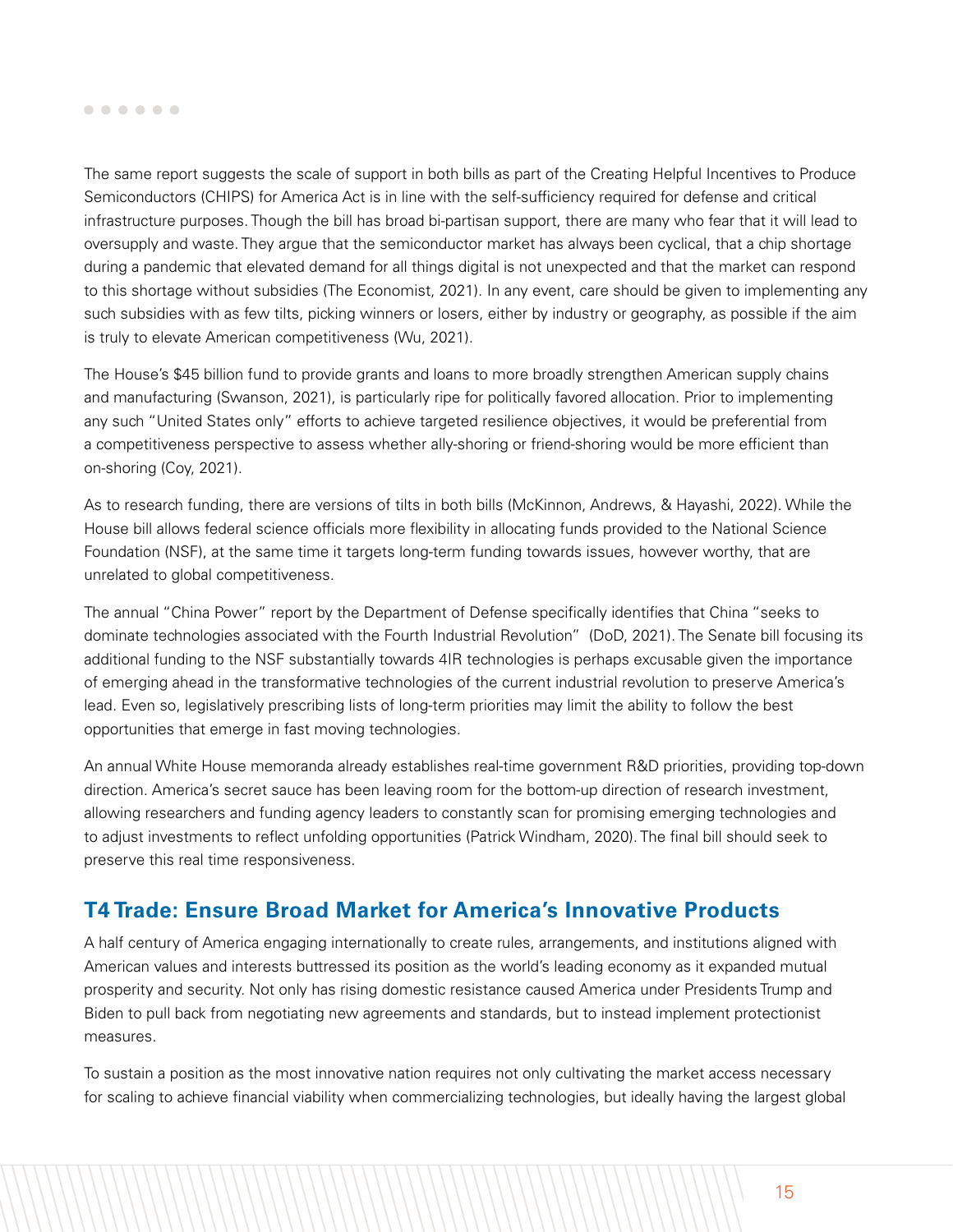

demand for new innovative offerings. With economic decoupling selectively occurring as America implements export controls and China pushes to become self-reliant in key technologies, not only will currently dominant American tech suppliers lose out on the Chinese market, but Chinese competitors will emerge to challenge them globally. Which countries will align with China and who will choose America? Will the part that choose America be the bigger half? With a divided market, will American companies be able to retain the lead?

While steel tariffs have recently thankfully been relaxed on our allies—Europe and Japan (CNA, 2022), President Biden has continued President Trump's tariffs that most economists believe are undermining American competitiveness and are being paid for by American consumers (CNBC, 2019). These tariffs do nothing to address the primary concern of forced tech transfer. As the United States reduces its focus on international institutions that will play key roles in shaping the 21st century economy, China has moved aggressively to assert itself, assume leadership roles, and shape international standards from the inside in ways that undermine American values and competitiveness.

Battling China's mercantilism in like kind plays to China's strengths, not America's. As America sits on the trade sidelines and is a party to neither of the two trade architectures currently in place in Asia, America risks letting others write the rules it must follow, including in the growing digital economy.

### *Play #5 – Lead in Setting Terms of Trade*

America cannot afford to turn inward, no matter the domestic sentiment. To strengthen America's standing relative to China, it must unite allies in common cause to define the terms of trade. As America's hard power advantages lessen, its soft power will be more important. Trade is the most potent soft power. Of vital importance is defining rules for the fast-growing digital economy—data protection, e-commerce, free flow of information, limits on localization requirements, privacy, limits on censorship, cyber security, and central bank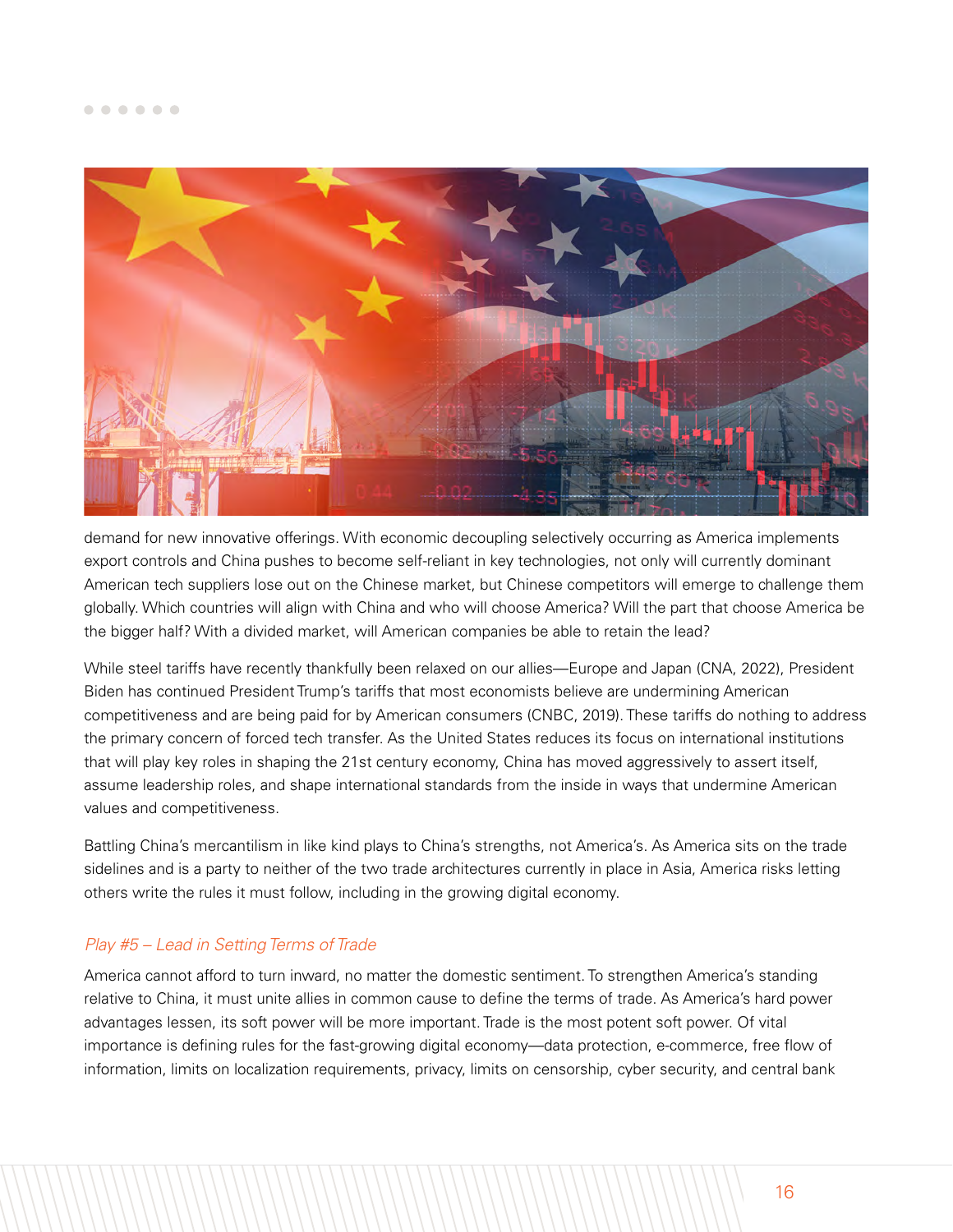<span id="page-17-0"></span>digital currency (Zoellick, 2022). The Senate version encourages the United States Trade Representative to pursue such agreements with "like-minded countries".

As China now seeks to enter the Comprehensive and Progressive Trans-Pacific Partnership (CPTPP) (Reuters, 2021), it is even more urgent that America reconsiders joining this agreement it once promoted to ensure access to Asian markets and the maintenance of high standards. The Biden Administration's Indo-Pacific Strategy to work more closely with Asian nations on trade issues (Hayashi, 2022) is welcome though insufficient as it precludes actions that would provide mutual market access, as with the CPTPP.

Leading the reform of the World Trade Organization offers an opportunity to address abuses like state subsidies and forced tech transfer (Tippett, 2021). Both the House and Senate versions of the bill endorse the United States taking the leading in advancing such reforms.

America must step up its engagement in scientific bodies given that China now leads four of the of the 15 UN specialized scientific committees compared to one led by America. It is important to avert China from assuming leadership of the World Intellectual Property Organization and to counter its well-resourced and state led engagement in international standards technical institutes (Yang T. C., 2020).

American should not abandon the international order it spawned. It should double down on strengthening it to withstand the challenges if now faces.

The House and Senate drafts include little to encourage the United Statess to lead in setting the terms of trade. The House bill includes protectionist measures that would hamper competitiveness (Bradley, 2022), and as such are not appropriate in a bill to elevate America's ability to compete. It is worth noting that the Senate trade title passed as its own amendment by an overwhelming bipartisan majority of 91-4 while the House trade title passed by a narrow party line vote and never received a hearing or vote in committee (Gump, 2022).

# **Conclusion**

The 4T playbook is a proven path to technological leadership. Given that America's innovative edge underwrites its prosperity and security, there arguably is no higher priority. A bill by Congress in line with efforts to genuinely bolster and avoid actions that hamper America's competitiveness as outlined above is worthy of support and should be considered a priority. America should approach the task of preserving its innovative edge with a view to not only strengthen its own innovative engine but to also align its efforts more closely with democratic allies. A concerted and collaborative sustained effort can allow America and its allies to enjoy the benefits of innovative leadership for decades to come.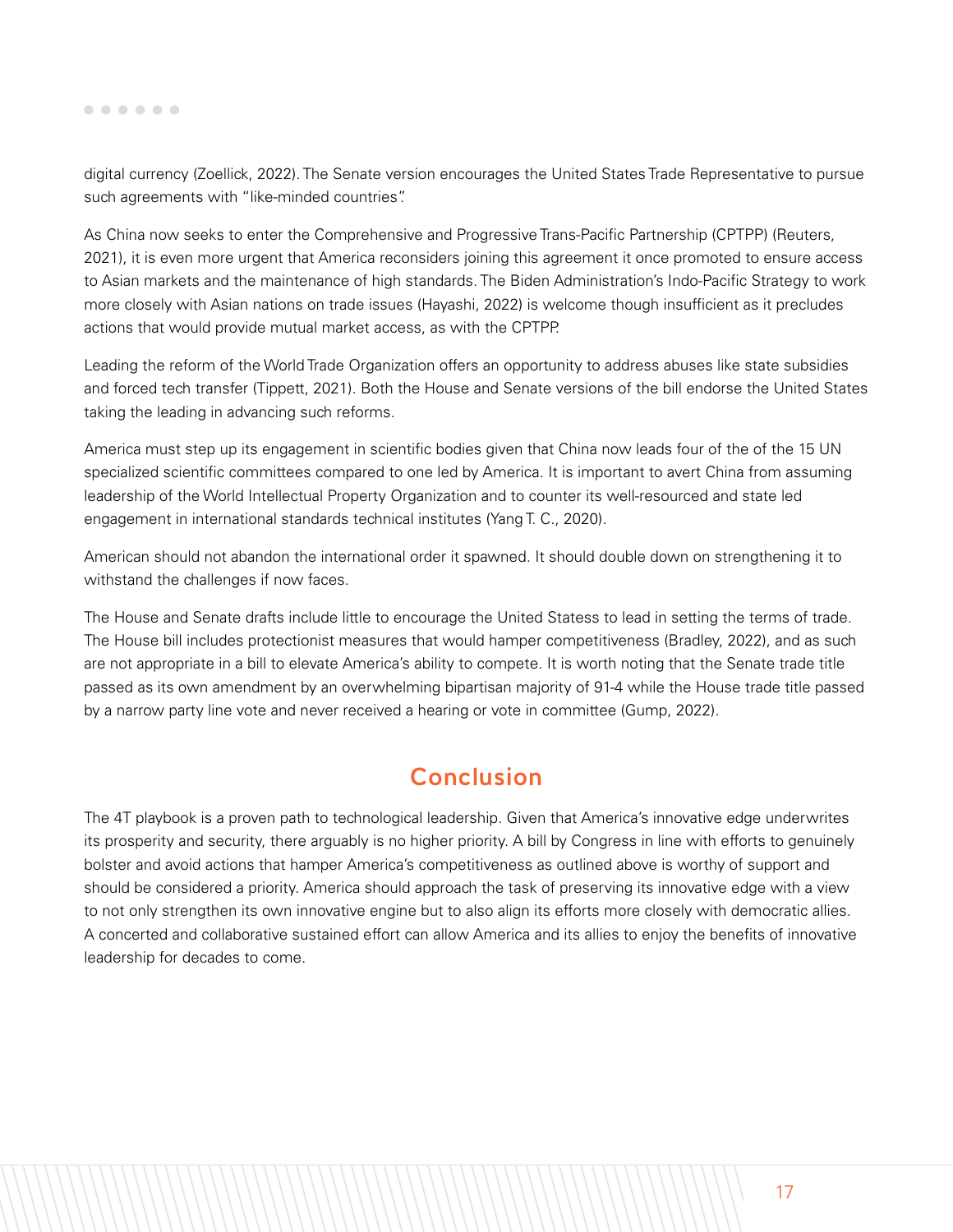# About the Author

<span id="page-18-0"></span>

## **Hon. Mark Kennedy, Global Fellow, The Wilson Center's Science and Technology Innovation Program**

A first-generation college graduate, Kennedy has led at the highest levels of academia, government, and business. He served as President of the University of Colorado and President of the University of North Dakota. Mark was a graduate school director at George Washington University, taught at Johns Hopkins University and authored Shapeholders: Business Success in the Age of Activism, published by Columbia University. Kennedy served as a United States Congressman (Minnesota) and as a presidentially appointed trade advisor under

both President George W. Bush and President Barack Obama. Mark was treasurer of the company known today as Macy's, helped Pillsbury buy and expand Häagen-Dazs and served in a global role for Accenture. Kennedy founded the Economic Club of Minnesota and is a member of the Council on Foreign Relations. He earned a bachelor's degree from St. John's University and a Master's in Business Administration with distinction from the University of Michigan.

*The opinions expressed here are those of the author and do not represent the Wilson Center.*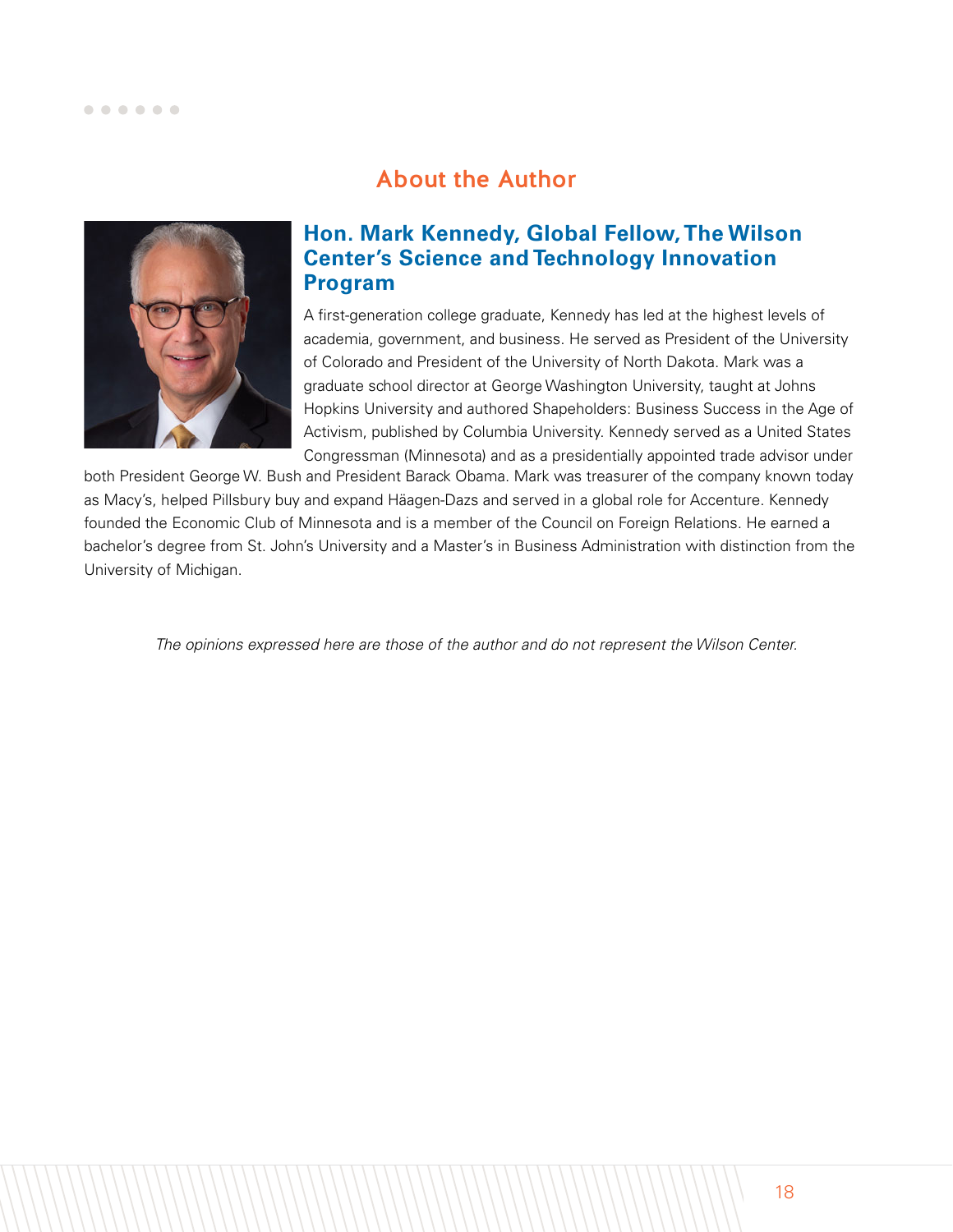### <span id="page-19-0"></span>

## References

- AAEE. (2020). *Educator Supply and Demand Report 2019-20*. Retrieved from American Association for Employment in Education: [https://aaee.org/sites/default/files/content-files/AAEE%20Report2019\\_2020.pdf](https://aaee.org/sites/default/files/content-files/AAEE%20Report2019_2020.pdf)
- Aborn, M., & Cahill, N. (2020, October 27). *Higher Education Funding Takes a Hit During Recessions. But It Doesn't Have To*. Retrieved from Bipartisan Policy Center: [https://bipartisanpolicy.org/blog/higher-educa](https://bipartisanpolicy.org/blog/higher-education-funding-takes-a-hit-during-recessions-but-it-does)[tion-funding-takes-a-hit-during-recessions-but-it-doesnt-have-to/](https://bipartisanpolicy.org/blog/higher-education-funding-takes-a-hit-during-recessions-but-it-does)
- Adams, H. S. (2020, January 8). *Key Takeaways from the First Unilateral Controls Issued Pursuant to the Export Control Reform Act*. Retrieved from Ropes & Gray: [https://www.ropesgray.com/en/newsroom/](https://www.ropesgray.com/en/newsroom/alerts/2020/01/Key-Takeaways-from-the-First-Unilateral-Control) [alerts/2020/01/Key-Takeaways-from-the-First-Unilateral-Controls-Issued-Pursuant-to-the-Export-Control-Re](https://www.ropesgray.com/en/newsroom/alerts/2020/01/Key-Takeaways-from-the-First-Unilateral-Control)[form-Act](https://www.ropesgray.com/en/newsroom/alerts/2020/01/Key-Takeaways-from-the-First-Unilateral-Control)
- Berlitz. (2021, May 31). *The most spoken languages in the world*. Retrieved from Berlitz: [https://www.berlitz.com/](https://www.berlitz.com/en-uy/blog/most-spoken-languages-world ) [en-uy/blog/most-spoken-languages-world](https://www.berlitz.com/en-uy/blog/most-spoken-languages-world )
- Berman, J. (2019, February 13). *Why it costs colleges far more to educate a physicist or teacher than an English major*. Retrieved from Market Watch: [https://www.marketwatch.com/story/why-it-costs-colleges-far-more](https://www.marketwatch.com/story/why-it-costs-colleges-far-more-to-educate-a-physicist-or-teacher-t)[to-educate-a-physicist-or-teacher-than-an-english-major-2019-02-13](https://www.marketwatch.com/story/why-it-costs-colleges-far-more-to-educate-a-physicist-or-teacher-t)
- Bradley, N. L. (2022, February 2). *U.S. Chamber Letter on H.R. 4521, the "America COMPETES Act"*. Retrieved from U.S. Chamber: [https://www.uschamber.com/international/trade-agreements/u-s-chamber-letter-on-h](https://www.uschamber.com/international/trade-agreements/u-s-chamber-letter-on-h-r-4521-the-america-)[r-4521-the-america-competes-act](https://www.uschamber.com/international/trade-agreements/u-s-chamber-letter-on-h-r-4521-the-america-)
- Brian Kennedy, M. H. (2018, January 17). *Half of Americans think young people don't pursue STEM because it is too hard*. Retrieved from Pew Research Center: [https://www.pewresearch.org/fact-tank/2018/01/17/half](https://www.pewresearch.org/fact-tank/2018/01/17/half-of-americans-think-young-people-dont-pursue-st)[of-americans-think-young-people-dont-pursue-stem-because-it-is-too-hard/](https://www.pewresearch.org/fact-tank/2018/01/17/half-of-americans-think-young-people-dont-pursue-st)
- Chang, W. H.-M. (2021, September 10). *Unwanted Foreign Transfers of U.S. Technology: Proposed Prevention Strategies*. Retrieved from George University Center for Security and Emerging Technology: [https://cset.](https://cset.georgetown.edu/article/unwanted-foreign-transfers-of-u-s-technology-proposed-prevention) [georgetown.edu/article/unwanted-foreign-transfers-of-u-s-technology-proposed-prevention-strategies/](https://cset.georgetown.edu/article/unwanted-foreign-transfers-of-u-s-technology-proposed-prevention)
- Chatzky, J. M. (2019, May 13). Is *'Made in China 2025' a Threat to Global Trade?* Retrieved from Council on Foreign Relations: [https://www.cfr.org/backgrounder/made-china-2025-threat-global-trade](https://www.cfr.org/backgrounder/made-china-2025-threat-global-trade )
- CMC.com. (2022, February 8). *Largest semiconductor companies by market cap*. Retrieved from CompaniesMarketCap.com: [https://companiesmarketcap.com/semiconductors/largest-semiconductor-companies-by-mar](https://companiesmarketcap.com/semiconductors/largest-semiconductor-companies-by-market-cap/ )[ket-cap/](https://companiesmarketcap.com/semiconductors/largest-semiconductor-companies-by-market-cap/ )
- CNA. (2022, February 7). *US, Japan reach deal to cut tariffs on Japanese steel, fight excess output*. Retrieved from Channel News Asia: [https://www.channelnewsasia.com/business/us-japan-reach-deal-cut-tariffs-jap](https://www.channelnewsasia.com/business/us-japan-reach-deal-cut-tariffs-japanese-steel-fight-excess)[anese-steel-fight-excess-output-2484541](https://www.channelnewsasia.com/business/us-japan-reach-deal-cut-tariffs-japanese-steel-fight-excess)
- CNBC. (2019, August 2). *Here's why US importers and consumers pay Trump's tariffs, not China*. Retrieved from CNBC: [https://www.cnbc.com/2019/08/02/heres-why-us-importers-and-consumers-pay-trumps-tariffs-not](https://www.cnbc.com/2019/08/02/heres-why-us-importers-and-consumers-pay-trumps-tariffs-not-china.ht)[china.html](https://www.cnbc.com/2019/08/02/heres-why-us-importers-and-consumers-pay-trumps-tariffs-not-china.ht)
- Cong Cao, R. S. (2006, December). *China's 15 Year Science and Technology Plan*. Retrieved from Physics Today: <https://china-us.uoregon.edu/pdf/final%20print%20version.pdf>
- Corporate Finance Institute. (2022, February 8). *Comparative Advantage*. Retrieved from Corporate Finance Institute:<https://corporatefinanceinstitute.com/resources/knowledge/economics/comparative-advantage/>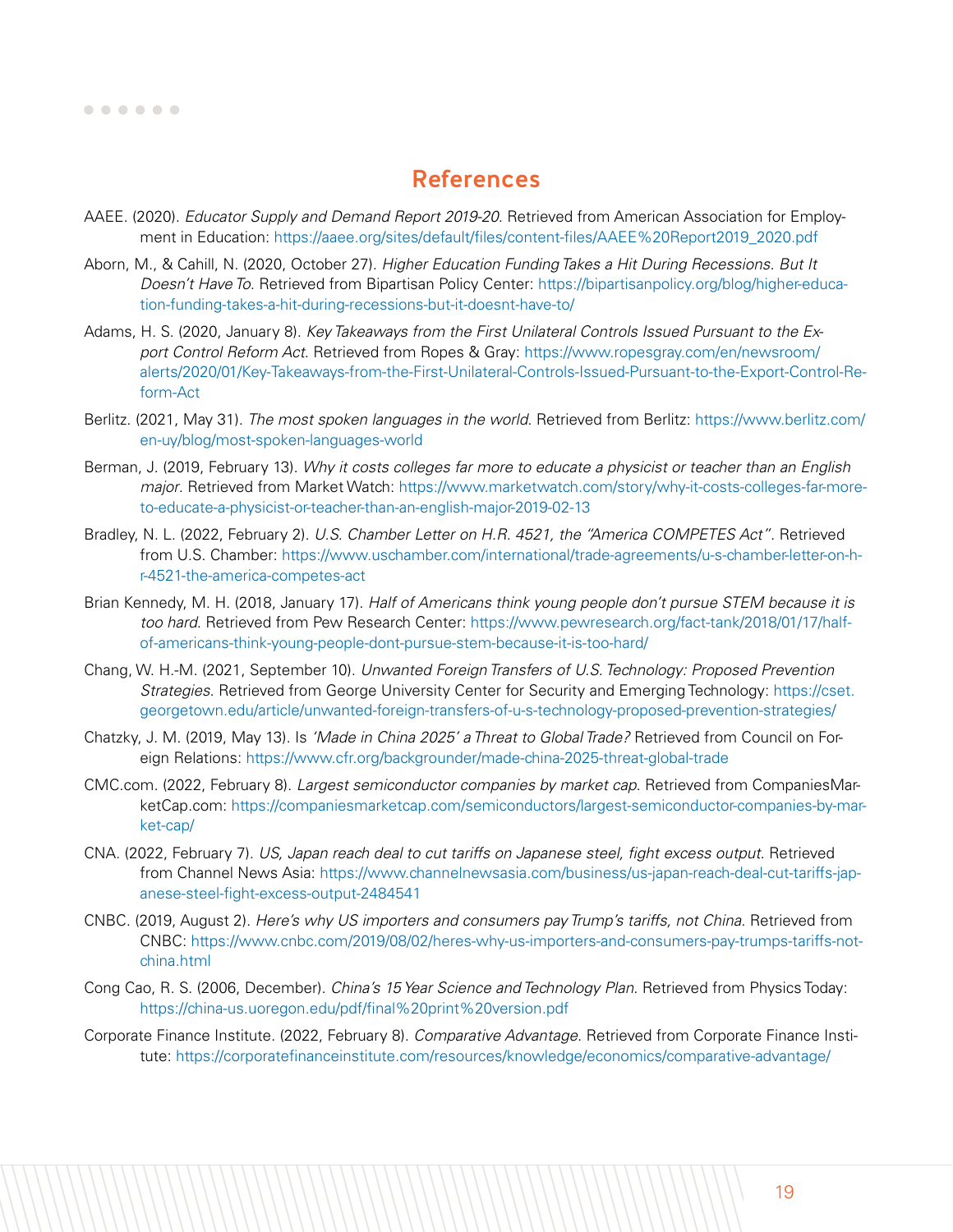### 

- Council on Competitiveness. (2020, December 7). *Competing in the Next Economy*. Retrieved from Council on Competitiveness: [https://www.compete.org/storage/documents/documents/CoC\\_Commission\\_NextE](https://www.compete.org/storage/documents/documents/CoC_Commission_NextEcon_121620_FINAL.pdf)[con\\_121620\\_FINAL.pdf](https://www.compete.org/storage/documents/documents/CoC_Commission_NextEcon_121620_FINAL.pdf)
- Coy, P. (2021, June 24). *'Onshoring' Is So Last Year. The New Lingo Is 'Friend-Shoring'*. Retrieved from Bloomberg: [https://www.bloomberg.com/news/articles/2021-06-24/-onshoring-is-so-last-year-the-new-lingo-is-friend](https://www.bloomberg.com/news/articles/2021-06-24/-onshoring-is-so-last-year-the-new-lingo-is-frien)[shoring](https://www.bloomberg.com/news/articles/2021-06-24/-onshoring-is-so-last-year-the-new-lingo-is-frien)
- Crow, M. (2020, April 14). *ASU Office of the President*. Retrieved from Arizona State University: [https://president.](https://president.asu.edu/read/the-emergence-of-the-fifth-wave-in-american-higher-education) [asu.edu/read/the-emergence-of-the-fifth-wave-in-american-higher-education](https://president.asu.edu/read/the-emergence-of-the-fifth-wave-in-american-higher-education)
- DoD. (2021, May). *DoD Base Realignment and Closure*. Retrieved from Department of Defense: [https://comp](https://comptroller.defense.gov/Portals/45/Documents/defbudget/fy2022/budget_justification/pdfs/05_B)[troller.defense.gov/Portals/45/Documents/defbudget/fy2022/budget\\_justification/pdfs/05\\_BRAC/FY2022\\_](https://comptroller.defense.gov/Portals/45/Documents/defbudget/fy2022/budget_justification/pdfs/05_B) [BRAC\\_Overview.pdf](https://comptroller.defense.gov/Portals/45/Documents/defbudget/fy2022/budget_justification/pdfs/05_B)
- DoE. (2021, September 15). *HOW DID U.S. STUDENTS PERFORM ON THE MOST RECENT ASSESSMENTS?* Retrieved from Nation's Report Card: [https://www.nationsreportcard.gov]( https://www.nationsreportcard.gov )
- Fedasiuk, R. Z. (2021, August). *China is Fast Outpacing U.S. STEM PhD Growth*. Retrieved from Center for Security and Emerging Technology: [https://cset.georgetown.edu/publication/china-is-fast-outpacing-u-s-stem](https://cset.georgetown.edu/publication/china-is-fast-outpacing-u-s-stem-phd-growth/)[phd-growth/](https://cset.georgetown.edu/publication/china-is-fast-outpacing-u-s-stem-phd-growth/)
- Feng, R. F. (2021, December 19). *SenseTime Revives IPO Days After U.S. Investment Blacklist Forced Delay*. Retrieved from Wall Street Journal: [https://www.wsj.com/articles/sensetime-revives-ipo-days-after-u-s-in](https://www.wsj.com/articles/sensetime-revives-ipo-days-after-u-s-investment-blacklist-forced-delay-)[vestment-blacklist-forced-delay-11639968854](https://www.wsj.com/articles/sensetime-revives-ipo-days-after-u-s-investment-blacklist-forced-delay-)
- Franzino, M. (2022, January 20). *The \$8.5 Trillion Talent Shortage*. Retrieved from Korn Ferry: [https://www.kornfer](https://www.kornferry.com/insights/this-week-in-leadership/talent-crunch-future-of-work)[ry.com/insights/this-week-in-leadership/talent-crunch-future-of-work](https://www.kornferry.com/insights/this-week-in-leadership/talent-crunch-future-of-work)
- Fry, R., Kennedy, B., & Funk, C. (2021, April 1). *STEM Jobs See Uneven Progress in Increasing Gender, Racial and Ethnic Diversity*. Retrieved from Pew Research: [https://www.pewresearch.org/science/2021/04/01/stem](https://www.pewresearch.org/science/2021/04/01/stem-jobs-see-uneven-progress-in-increasing-gender-ra)[jobs-see-uneven-progress-in-increasing-gender-racial-and-ethnic-diversity/](https://www.pewresearch.org/science/2021/04/01/stem-jobs-see-uneven-progress-in-increasing-gender-ra)
- Goodman, P. S. (2018, March 26). *The Post-World War II Order Is Under Assault From the Powers That Built It*. Retrieved from New York Times: [https://www.nytimes.com/2018/03/26/business/nato-european-union.html](https://www.nytimes.com/2018/03/26/business/nato-european-union.html )
- Hadley, G. (2021, November 22). *US Has 'a Lot of Catching Up to Do' in Hypersonics, Space Force's No. 2 Saysv*. Retrieved from Air Force Magazine: [https://www.airforcemag.com/us-catching-up-to-do-hypersonic-mis](https://www.airforcemag.com/us-catching-up-to-do-hypersonic-missile-space-force/ )[sile-space-force/](https://www.airforcemag.com/us-catching-up-to-do-hypersonic-missile-space-force/ )
- Hayashi, Y. (2022, February 6). *U.S. Readies New Asia-Pacific Economic Strategy to Counter China*. Retrieved from Wall Street Journal: [https://www.wsj.com/articles/u-s-readies-new-asia-pacific-economic-s…er-chi](https://www.wsj.com/articles/u-s-readies-new-asia-pacific-economic-ser-china-11644148801?st=kn37hqm5x0drthb&reflink=article_email_share )[na-11644148801?st=kn37hqm5x0drthb&reflink=article\\_email\\_share](https://www.wsj.com/articles/u-s-readies-new-asia-pacific-economic-ser-china-11644148801?st=kn37hqm5x0drthb&reflink=article_email_share )
- Heney, P. (2022, February 22). *2021 Global R&D Funding Forecast released*. Retrieved from R&D World: [https://](https://www.rdworldonline.com/2021-global-rd-funding-forecast-released/ ) [www.rdworldonline.com/2021-global-rd-funding-forecast-released/](https://www.rdworldonline.com/2021-global-rd-funding-forecast-released/ )
- History.com. (2022, January 18). *United States freezes Japanese assets*. Retrieved from History Channel: [https://](https://www.history.com/this-day-in-history/united-states-freezes-japanese-assets) [www.history.com/this-day-in-history/united-states-freezes-japanese-assets](https://www.history.com/this-day-in-history/united-states-freezes-japanese-assets)
- ILC. (2022, February 8). *Jensen Huang*. Retrieved from The Immigrant Learning Center: [https://www.ilctr.org/en]( https://www.ilctr.org/entrepreneur-hof/jen-hsun-huang/)[trepreneur-hof/jen-hsun-huang/]( https://www.ilctr.org/entrepreneur-hof/jen-hsun-huang/)
- Insinna, V. (2021, December 7). *Congress approves retirement of 160+ Air Force planes with one notable exception*. Retrieved from Breaking Defense: [https://breakingdefense.com/2021/12/congress-approves-retire](https://breakingdefense.com/2021/12/congress-approves-retirement-of-160-air-force-planes-with-one-notable-exception/ )[ment-of-160-air-force-planes-with-one-notable-exception/](https://breakingdefense.com/2021/12/congress-approves-retirement-of-160-air-force-planes-with-one-notable-exception/ )
- International Institute for Management Development. (2022, January 19). *World Talent Rankings*. Retrieved from IMD: [https://www.imd.org/centers/world-competitiveness-center/rankings/world-talent-competitiveness/](https://www.imd.org/centers/world-competitiveness-center/rankings/world-talent-competitiveness/ )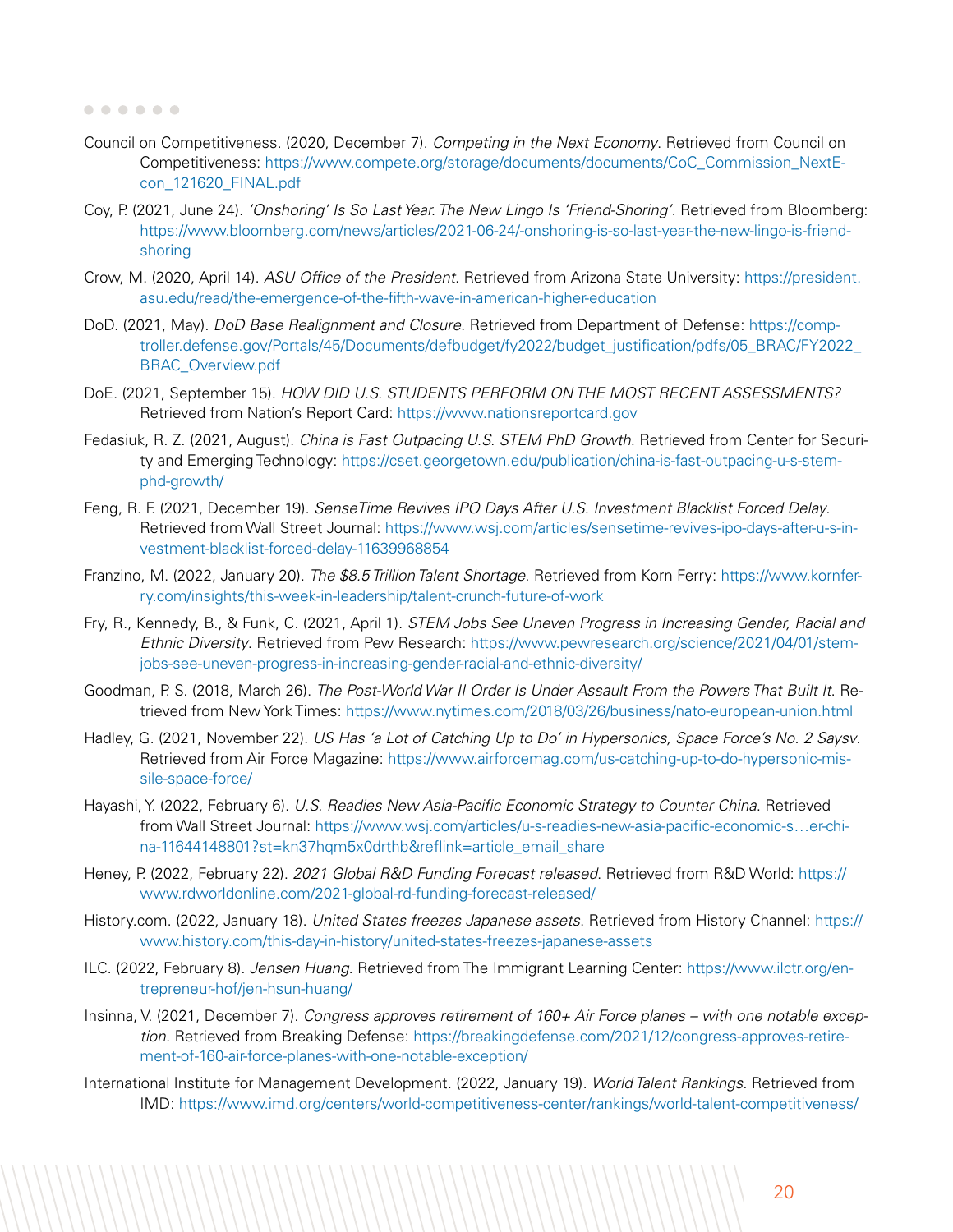- Kampfner, J. (2022, January 12). *Big power rivalry: Who is winning the popularity wars?* Retrieved from Chatham House: [https://www.chathamhouse.org/2022/01/big-power-rivalry-who-winning-popularity-wars](https://www.chathamhouse.org/2022/01/big-power-rivalry-who-winning-popularity-wars )
- Kapur, B. S. (2021, March 21). *Why China may be the last bipartisan issue left in Washington*. Retrieved from NBC News: [https://www.nbcnews.com/politics/congress/why-china-may-be-last-bipartisan-issue-left-washing](https://www.nbcnews.com/politics/congress/why-china-may-be-last-bipartisan-issue-left-washington-n1261407)[ton-n1261407](https://www.nbcnews.com/politics/congress/why-china-may-be-last-bipartisan-issue-left-washington-n1261407)
- Kennedy, B., Hefferon, M., & Funk, C. (2018, January 17). *Half of Americans think young people don't pursue STEM because it is too hard*. Retrieved from Pew Research CEnter: [https://www.pewresearch.org/fact](https://www.pewresearch.org/fact-tank/2018/01/17/half-of-americans-think-young-people-dont-pursue-stem-because-it-is-too-hard/ )[tank/2018/01/17/half-of-americans-think-young-people-dont-pursue-stem-because-it-is-too-hard/](https://www.pewresearch.org/fact-tank/2018/01/17/half-of-americans-think-young-people-dont-pursue-stem-because-it-is-too-hard/ )
- Krol, R. (2021, Fall). *Effects of Immigration on Entrepreneurship and Innovation*. Retrieved from CATO Journal: <https://www.cato.org/cato-journal/fall-2021/effects-immigration-entrepreneurship-innovation>
- Laura Silver, K. D. (2020, October 6). *Unfavorable Views of China Reach Historic Highs in Many Countries*. Retrieved from Pew Research: [https://www.pewresearch.org/global/2020/10/06/unfavorable-views-of-china](https://www.pewresearch.org/global/2020/10/06/unfavorable-views-of-china-reach-historic-highs-in-many-countries/ )[reach-historic-highs-in-many-countries/](https://www.pewresearch.org/global/2020/10/06/unfavorable-views-of-china-reach-historic-highs-in-many-countries/ )
- Manyika, W. H. (2019, September). *Innovation and National Security Keeping Our Edge*. Retrieved from Council on Foreign Relations:<https://www.cfr.org/report/keeping-our-edge/>
- McBride, A. C. (2020, January 28). *China's Massive Belt and Road Initiative*. Retrieved from Council on Foreign Relation:<https://www.cfr.org/backgrounder/chinas-massive-belt-and-road-initiative>
- McCarthy, N. (2017, February 6). *The Countries With The Most STEM Graduates*. Retrieved from Industry Week[:]( https://www.industryweek.com/talent/article/21998889/the-countries-with-the-most-stem-graduates) [https://www.industryweek.com/talent/article/21998889/the-countries-with-the-most-stem-graduates]( https://www.industryweek.com/talent/article/21998889/the-countries-with-the-most-stem-graduates)
- McCarthy, N. (2020, January 20). *China Is Closing The Gap With The U.S. In R&D Expenditure*. Retrieved from Forbes: [https://www.forbes.com/sites/niallmccarthy/2020/01/20/china-is-closing-the-gap-with-the-us-in-rd](https://www.forbes.com/sites/niallmccarthy/2020/01/20/china-is-closing-the-gap-with-the-us-in-rd-expenditure-infographic/?sh=46cce01f5832 )[expenditure-infographic/?sh=46cce01f5832](https://www.forbes.com/sites/niallmccarthy/2020/01/20/china-is-closing-the-gap-with-the-us-in-rd-expenditure-infographic/?sh=46cce01f5832 )
- McKinnon, J. D., Andrews, N., & Hayashi, Y. (2022, February 4). *House Passes \$350 Billion Competitiveness Bill, but Senate Fight Looms*. Retrieved from The Wall Street Journal: [https://www.wsj.com/articles/house-ex]( https://www.wsj.com/articles/house-expected-to-pass-350-billion-bill-to-help-u-s-compete-globally-11643972401)[pected-to-pass-350-billion-bill-to-help-u-s-compete-globally-11643972401]( https://www.wsj.com/articles/house-expected-to-pass-350-billion-bill-to-help-u-s-compete-globally-11643972401)
- MIT Technology Review. (2020, October 29). *America's technological leadership is at stake in this election.* Retrieved from MIT Technology Review: [https://www.technologyreview.com/2020/10/29/1011375/ameri]( https://www.technologyreview.com/2020/10/29/1011375/americas-technological-leadership-is-at-stake-in-this-election/ )[cas-technological-leadership-is-at-stake-in-this-election/]( https://www.technologyreview.com/2020/10/29/1011375/americas-technological-leadership-is-at-stake-in-this-election/ )
- Murphy, N. L. (2021, March). *Understanding Chinese Government Guidance Funds*. Retrieved from Georgetown University Center for Security and Emerging Technology: [https://cset.georgetown.edu/publication/under](https://cset.georgetown.edu/publication/understanding-chinese-government-guidance-funds/)[standing-chinese-government-guidance-funds/](https://cset.georgetown.edu/publication/understanding-chinese-government-guidance-funds/)
- National Institute of Science and Technology Policy. (2020, September 14). *China Overtakes US to Rank Top for Science Papers: Japan in Fourth Place*. Retrieved from Nippon.com: [https://www.nippon.com/en/japan-da](https://www.nippon.com/en/japan-data/h00809/ )[ta/h00809/](https://www.nippon.com/en/japan-data/h00809/ )
- NSCAI. (2021, March). *National Security Commission on Artificial Intelligence*. Retrieved from National Security Commission on Artificial Intelligence:<https://www.nscai.gov/2021-final-report/>
- NSCRC. (2015). *Education and Certification Qualifications of Departmentalized Public High School-Level Teachers of Selected Subjects:*. Retrieved from National Student Clearinghouse Research Center: [https://nces.](https://nces.ed.gov/pubs2015/2015814.pdf ) [ed.gov/pubs2015/2015814.pdf](https://nces.ed.gov/pubs2015/2015814.pdf )
- Onion, S. a. (2019, June 7). *G.I. Bill*. Retrieved from History.com: [https://www.history.com/topics/world-war-ii/gi](https://www.history.com/topics/world-war-ii/gi-bill)[bill](https://www.history.com/topics/world-war-ii/gi-bill)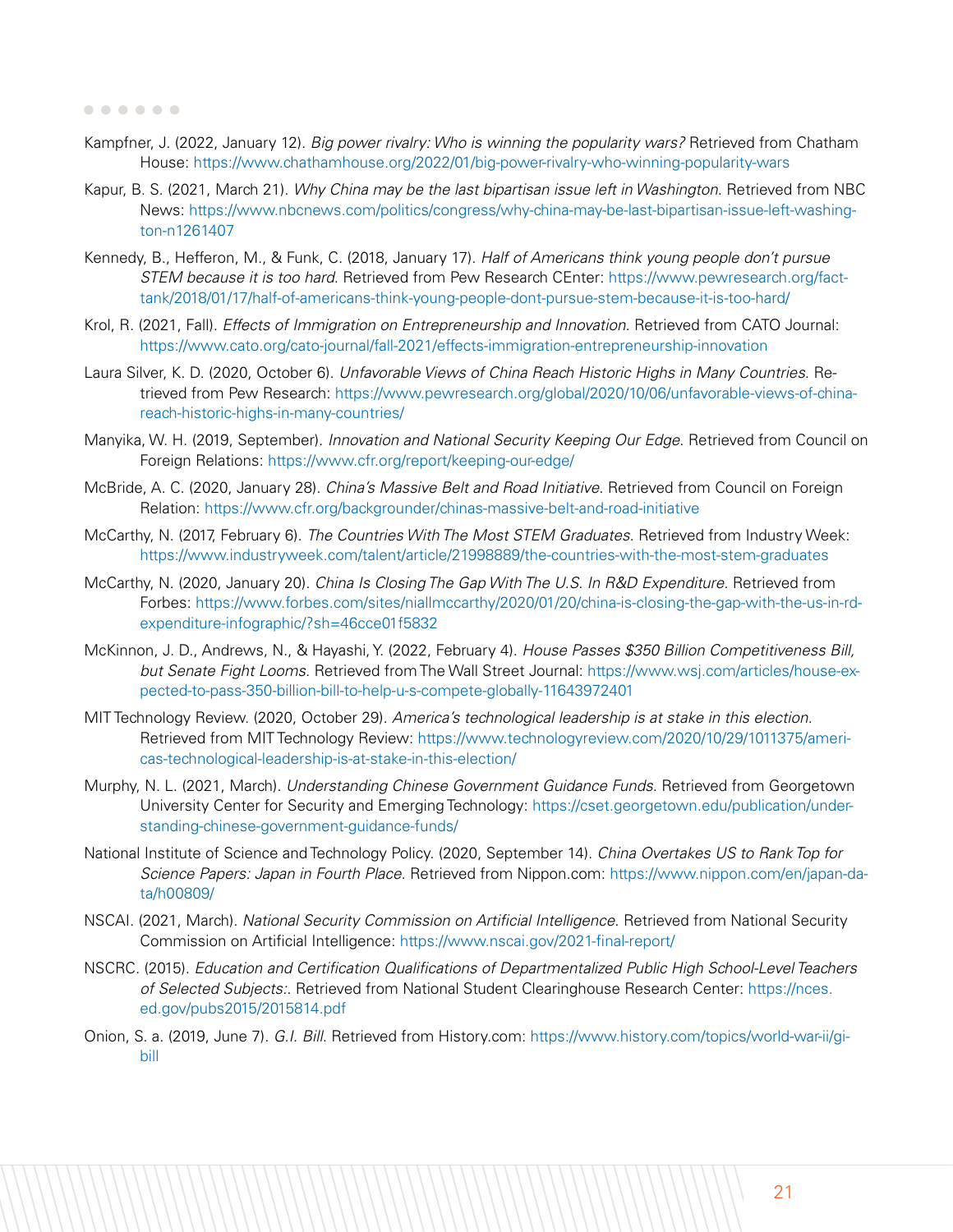- Pancorbo, D. G. (2021, June). *U.S. Demand for AI Certifications*. Retrieved from Georgetown University's Center for Security and Emerging Technology: [https://cset.georgetown.edu/wp-content/uploads/CSET-U.S.-De](https://cset.georgetown.edu/wp-content/uploads/CSET-U.S.-Demand-for-AI-Certifications.pdf )[mand-for-AI-Certifications.pdf](https://cset.georgetown.edu/wp-content/uploads/CSET-U.S.-Demand-for-AI-Certifications.pdf )
- Perkins, D. G. (2021, October). *U.S. AI Workforce: Policy Recommendations*. Retrieved from Georgetown University's Center for Security and Emerging Technology: [https://cset.georgetown.edu/publication/u-s-ai-work](https://cset.georgetown.edu/publication/u-s-ai-workforce-policy-recommendations/ )[force-policy-recommendations/](https://cset.georgetown.edu/publication/u-s-ai-workforce-policy-recommendations/ )
- Rabouin, D. (2021, September 21). *The U.S. Is Losing the Global Race to Decide the Future of Money—and It Could Doom the Almighty Dollar*. Retrieved from Time: [https://time.com/6099105/us-china-digital-curren](https://time.com/6099105/us-china-digital-currency-central-bank/)[cy-central-bank/](https://time.com/6099105/us-china-digital-currency-central-bank/)
- Reuters. (2021, September 21). *China applies to join Pacific trade pact to boost economic clout.* Retrieved from Reuters:<https://www.reuters.com/world/china/china-officially-applies-join-cptpp-trade-pact-2021-09-16/>
- Sacks, D. (2021, March 29). *China's Huawei Is Winning the 5G Race. Here's What the United States Should Do To Respond*. Retrieved from Council on Foreign Relations:<https://www.cfr.org/blog/china-huawei-5g>
- Sargent Jr., J. F. (2021, October 4). *U.S. Research and Development Funding and Performance: Fact Sheet.* Retrieved from Congressional Research Service: <https://sgp.fas.org/crs/misc/R44307.pdf>
- Sargent, Jr., J. F. (2021, September 27). *Global Research and Development Expenditures: Fact Sheet*. Retrieved from Congressional Research Service: <https://sgp.fas.org/crs/misc/R44283.pdf>
- Schleicher, A. (2016, March 16). *China opens a new university every week*. Retrieved from BBC: [https://www.bbc.](https://www.bbc.com/news/business-35776555) [com/news/business-35776555](https://www.bbc.com/news/business-35776555)
- Schwab, K. (2019). *The Global Competitiveness Report 2019*. Retrieved from World Economic Forum: [https://](https://www3.weforum.org/docs/WEF_TheGlobalCompetitivenessReport2019.pdf) [www3.weforum.org/docs/WEF\\_TheGlobalCompetitivenessReport2019.pdf](https://www3.weforum.org/docs/WEF_TheGlobalCompetitivenessReport2019.pdf)
- Sumangil, A. Y. (2021, February 16). *Top electric vehicle markets dominate lithium-ion battery capacity growth*. Retrieved from S&P Global: [https://www.spglobal.com/marketintelligence/en/news-insights/blog/top-elec](https://www.spglobal.com/marketintelligence/en/news-insights/blog/top-electric-vehicle-markets-dominate-lithium-ion-battery-capacity-growth)[tric-vehicle-markets-dominate-lithium-ion-battery-capacity-growth](https://www.spglobal.com/marketintelligence/en/news-insights/blog/top-electric-vehicle-markets-dominate-lithium-ion-battery-capacity-growth)
- Swanson, C. E. (2021, February 4). *House Passes Bill Adding Billions to Research to Compete With China*. Retrieved from New York Times: [https://www.nytimes.com/2022/02/04/us/politics/house-china-competi](https://www.nytimes.com/2022/02/04/us/politics/house-china-competitive-bill.html)[tive-bill.html](https://www.nytimes.com/2022/02/04/us/politics/house-china-competitive-bill.html)
- The Economist. (2021, August 7). *The chip shortage is a self-solving problem*. Retrieved from The Economist: <https://www.economist.com/leaders/2021/08/07/the-chip-shortage-is-a-self-solving-problem>
- The Economist. (2022, January 22). *Can China create a world-beating AI industry?* Retrieved from Economist: <https://www.economist.com/business/2022/01/22/can-china-create-a-world-beating-ai-industry>
- The University Rankings. (2022, January 13). *World University Rankings*. Retrieved from Times Higher Education: [https://www.timeshighereducation.com/world-university-rankings/2022/world-ranking#!/page/0/length/25/](https://www.timeshighereducation.com/world-university-rankings/2022/world-ranking#!/page/0/length/25/locations/CHN/sort_by/rank/sort_order/asc/cols/stats) [locations/CHN/sort\\_by/rank/sort\\_order/asc/cols/stats](https://www.timeshighereducation.com/world-university-rankings/2022/world-ranking#!/page/0/length/25/locations/CHN/sort_by/rank/sort_order/asc/cols/stats)
- The US-China Business Council. (2013, March). *China's Strategic Emerging Industries: Policy, Implementation, Challenges, & Recommendations*. Retrieved from The US-China Business Council: [https://www.uschina.](https://www.uschina.org/sites/default/files/sei-report.pdf) [org/sites/default/files/sei-report.pdf](https://www.uschina.org/sites/default/files/sei-report.pdf)
- The Washington Post. (2022, January 4). *In Asia, China fills an economic void the United States left*. Retrieved from Washington Post: [https://www.washingtonpost.com/opinions/2022/01/04/rcep-trade-agreement-chi](https://www.washingtonpost.com/opinions/2022/01/04/rcep-trade-agreement-china/)[na/](https://www.washingtonpost.com/opinions/2022/01/04/rcep-trade-agreement-china/)
- Tippett, J. H. (2021, March 10). *Europe and the Prospects for WTO Reform*. Retrieved from Council on Foreign Relations:<https://www.cfr.org/blog/europe-and-prospects-wto-reform>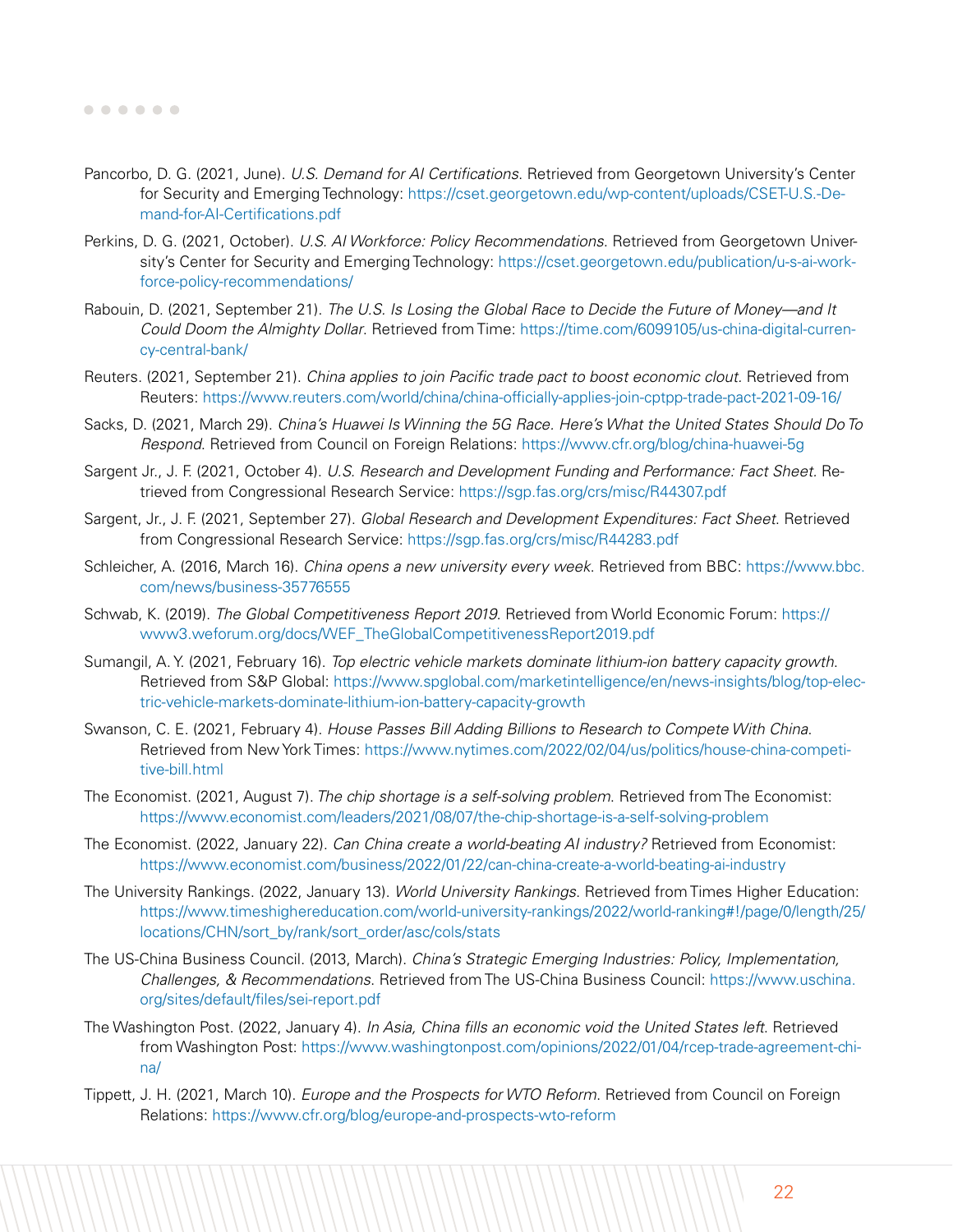- U.S. Department ot State. (2009, January 20). *The Bretton Woods Conference, 1944*. Retrieved from U.S. Department ot State Archive:<https://2001-2009.state.gov/r/pa/ho/time/wwii/98681.htm>
- U.S. Embassy Tblisi. (2022, January 21). *How the Chinese Communist Party steals science*. Retrieved from U.S. Embassy in Georgia: <https://ge.usembassy.gov/how-the-chinese-communist-party-steals-science/>
- UK Parliament. (2022, January 14). *Free Trade and Protection*. Retrieved from UK Parliament: [https://www.parlia]( https://www.parliament.uk/about/living-heritage/transformingsociety/tradeindustry/importexport/over)[ment.uk/about/living-heritage/transformingsociety/tradeindustry/importexport/overview/freetrade/]( https://www.parliament.uk/about/living-heritage/transformingsociety/tradeindustry/importexport/over)
- United States Senate. (2022, January 20). *Sputnik Spurs Passage of the National Defense Education Act*. Retrieved from United States Senate: [https://www.senate.gov/artandhistory/history/minute/Sputnik\\_Spurs\\_](https://www.senate.gov/artandhistory/history/minute/Sputnik_Spurs_Passage_of_National_Defense_Educat) [Passage\\_of\\_National\\_Defense\\_Education\\_Act.htm](https://www.senate.gov/artandhistory/history/minute/Sputnik_Spurs_Passage_of_National_Defense_Educat)
- University College London. (2022, January 14). *The history behind UCL*. Retrieved from University College London:<https://www.ucl.ac.uk/students/news/2020/dec/history-behind-ucl>
- Varas, R. V. (2021, April). *Strengthening the Global Semiconductor Supply Chain in an Uncertain Era*. Retrieved from BCG-SIA: [https://web-assets.bcg.com/9d/64/367c63094411b6e9e1407bec0dcc/bcgxsia-strengthen](https://web-assets.bcg.com/9d/64/367c63094411b6e9e1407bec0dcc/bcgxsia-strengthening-the-global-semic)[ing-the-global-semiconductor-value-chain-april-2021.pdf](https://web-assets.bcg.com/9d/64/367c63094411b6e9e1407bec0dcc/bcgxsia-strengthening-the-global-semic)
- Weinstein, E. (2022, January 6). *Beijing's 're-innovation' strategy is key element of U.S.-China competition*. Retrieved from Brookings: [https://www.brookings.edu/techstream/beijings-re-innovation-strategy-is-key-ele](https://www.brookings.edu/techstream/beijings-re-innovation-strategy-is-key-element-of-u-s-china-com)[ment-of-u-s-china-competition/](https://www.brookings.edu/techstream/beijings-re-innovation-strategy-is-key-element-of-u-s-china-com)
- World International Property Organization. (2020, April 7). *China Becomes Top Filer of International Patents in 2019 Amid Robust Growth for WIPO's IP Services, Treaties and Finances*. Retrieved from World International Property Organization: [https://www.wipo.int/pressroom/en/articles/2020/article\\_0005.html](https://www.wipo.int/pressroom/en/articles/2020/article_0005.html)
- Wu, A. E. (2021, April 13). *U.S. Chips Act Shouldn't Favor Certain Sectors, Tech Groups Warn*. Retrieved from Bloomberg: [https://www.bloomberg.com/news/articles/2021-04-14/u-s-chips-act-shouldn-t-favor-certain](https://www.bloomberg.com/news/articles/2021-04-14/u-s-chips-act-shouldn-t-favor-certain-sectors-tec)[sectors-tech-groups-warn](https://www.bloomberg.com/news/articles/2021-04-14/u-s-chips-act-shouldn-t-favor-certain-sectors-tec)
- Yang, J. (2021, December 3). *Didi Global Plans to Delist From New York Stock Exchange*. Retrieved from Wall Street Journal: [https://www.wsj.com/articles/didi-global-plans-to-delist-from-new-york-stock-ex](https://www.wsj.com/articles/didi-global-plans-to-delist-from-new-york-stock-exchange-11638495158)[change-11638495158](https://www.wsj.com/articles/didi-global-plans-to-delist-from-new-york-stock-exchange-11638495158)
- Yang, T. C. (2020, April 9). *How China Is Remaking the UN In Its Own Image*. Retrieved from The Diplomat: [https://](https://thediplomat.com/2020/04/how-china-is-remaking-the-un-in-its-own-image/) [thediplomat.com/2020/04/how-china-is-remaking-the-un-in-its-own-image/](https://thediplomat.com/2020/04/how-china-is-remaking-the-un-in-its-own-image/)
- Zoellick. (2022, February 1). *If America Doesn't Set the Digital Trade Agenda, China Will*. Retrieved from Wall Street Journal: [https://www.wsj.com/articles/if-the-u-s-doesnt-set-the-digital-trade-agenda-china-will-econ](https://www.wsj.com/articles/if-the-u-s-doesnt-set-the-digital-trade-agenda-china-will-economy-cloud-computing-globalization-data-11643755347)[omy-cloud-computing-globalization-data-11643755347](https://www.wsj.com/articles/if-the-u-s-doesnt-set-the-digital-trade-agenda-china-will-economy-cloud-computing-globalization-data-11643755347)
- Zoellick, R. B. (2020). *America in the World, A HIstory of U.S. Diplomacy and Foreign Policy.* New York, Boston: Twelve.